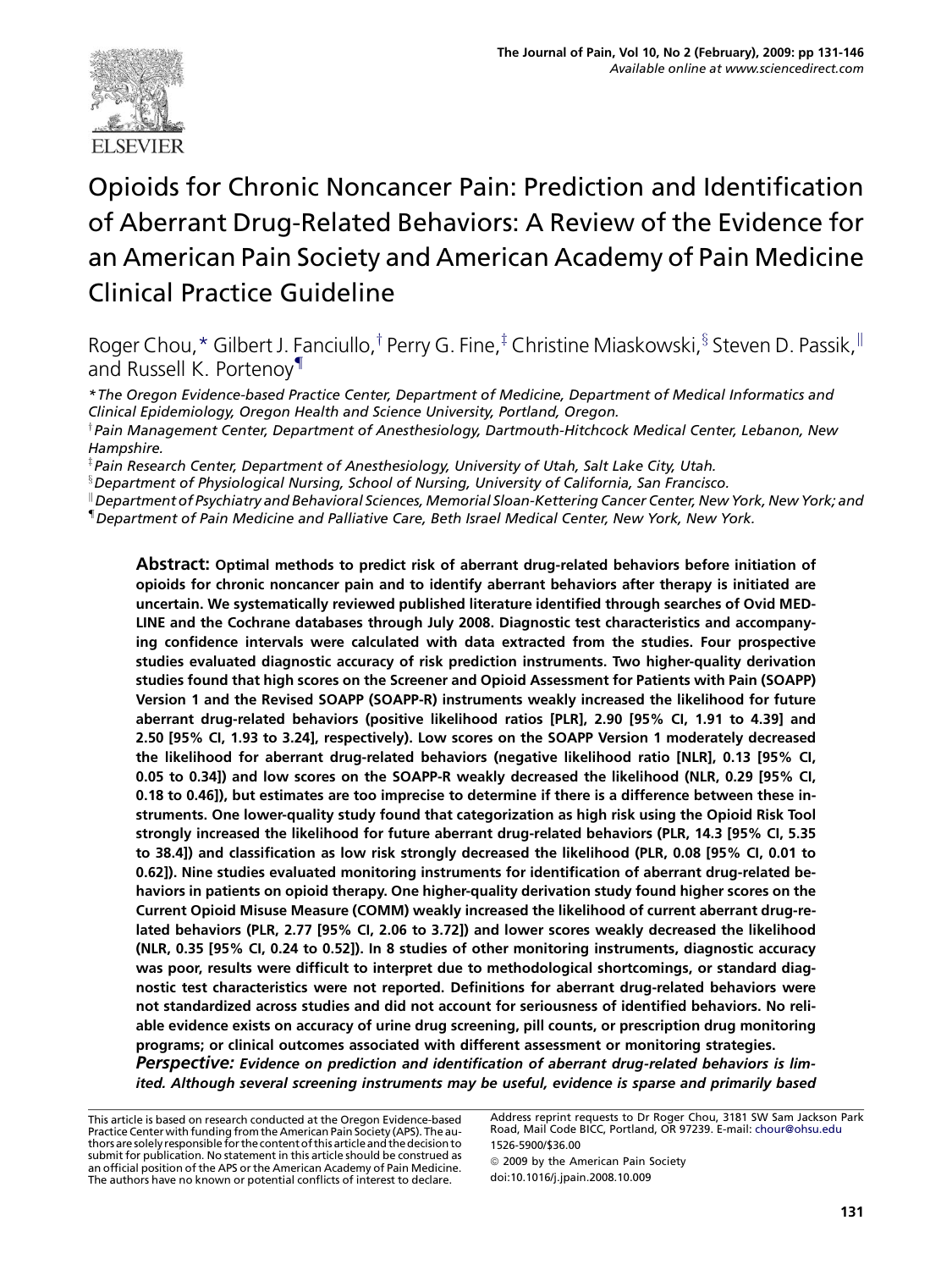on derivation studies, and methodological shortcomings exist in all studies. Research that performs external validation, uses standardized definitions for clinically relevant aberrant drug-related behaviors, and evaluates clinical outcomes associated with different assessment and monitoring strategies is needed.

<sup>©</sup> 2009 by the American Pain Society

Key words: Analgesics, opioid, pain, risk assessment, drug monitoring, substance-related disorders, drug toxicity, systematic review, aberrant drug-related behaviors.

Editor's Note: The American Pain Society and the American Academy of Pain Medicine present this second of 3 articles in this 3-part report as a guideline for opioid treatment of noncancer pain.

Se of opioids for chronic noncancer pain (CNCP) re-<br>
mains controversial. Data on the long-term effec-<br>
tiveness of opioids for CNCP are sparse, with<br>
inconclusive or mixed results <sup>50</sup> Although extensive clinmains controversial. Data on the long-term effecinconclusive or mixed results.<sup>50</sup> Although extensive clinical experience suggests that opioids can improve pain and function in some patients, $2^{1,34}$  a significant proportion experience no improvement or worsening of symp $t$ oms, $3$  and opioid use is associated with a variety of potentially serious adverse outcomes, including harms related to drug abuse and diversion.<sup>[26,49](#page-14-0)</sup>

Proper patient selection could mitigate potential risks and enhance potential benefits associated with the pre-scription of opioids for CNCP.<sup>[51](#page-15-0)</sup> Recent clinical guidelines emphasize the value of risk stratification when contemplating a therapeutic trial of opioids, focusing on assessment of risk for aberrant drug-related behaviors consistent with abuse, addiction, or diversion.<sup>[6,22,31,33,61](#page-14-0)</sup> Risk stratification may lead to the decision to forego a trial or to offer opioid therapy only with consultative assistance or guide use of various interventions intended to enhance control and monitoring, such as opioid agreements or urine drug screening.

If long-term treatment with an opioid is undertaken for chronic pain, periodic monitoring is essential to optimize benefit and minimize risk during the course of treatment.<sup>[56](#page-15-0)</sup> Risks and benefits of opioids do not remain static over time due to changes in the severity of the underlying pain condition, development or progression of medical or psychiatric comorbidities, and other factors. Regular monitoring of an array of outcomes is therefore critical to assess the therapeutic response.<sup>53</sup> As in performing risk stratification, monitoring for aberrant drug-related behaviors consistent with abuse, addiction, or diversion is considered a core as-pect of best practice during opioid therapy.<sup>[6,22,31,33,61](#page-14-0)</sup> Based on monitoring assessments, treatment may be continued, modified, or possibly discontinued.

Risk stratification and monitoring for aberrant drugrelated behaviors may be based on clinical evaluation, the use of formal instruments, or other interventions (such as urine drug screens, pill counts, or prescription drug monitoring programs). Instruments developed to assist clinicians in risk stratification and monitoring generally appear to have strong face, content, and construct validity, but evidence on the accuracy of these instruments for predicting clinical outcomes is limited, and it

is unclear whether the use of these instruments to help guide clinical decision-making improves patient outcomes.[63](#page-15-0) Uncertainty also exists with regard to optimal monitoring intervals and appropriate use of urine drug screens, pill counts, and prescription drug monitoring programs.[18,35](#page-14-0)

This article reviews current evidence on the accuracy and clinical utility of risk stratification instruments for prediction of future aberrant drug-related behaviors and methods (monitoring instruments, monitoring intervals, urine drug screens, pill counts, and prescription monitoring programs) for identification of aberrant drug-related behaviors during therapy. It is part of a larger evidence review commissioned by the American Pain Society (APS) and the American Academy of Pain Medicine (AAPM) to guide development of recommen-dations on use of opioids for CNCP.<sup>[12](#page-14-0)</sup>

## Materials and Methods

#### Data Sources and Searches

Searches were conducted (from the inception of each database through July 2008) that combined terms for opioids and chronic pain on Ovid MEDLINE, the Cochrane Central Register of Controlled Trials , and the Cochrane Database of Systematic Reviews (Appendix 1 shows detailed search strategies). Electronic searches were supplemented with reference lists and additional citations suggested by experts.

## Evidence Selection

We included the following studies of adults (>18 years old) with CNCP:

- Prospective studies that evaluated the ability of risk stratification instruments to predict aberrant drugrelated behaviors in patients prescribed chronic opioid therapy.
- Studies that evaluated the accuracy of monitoring instruments, urine drug screens, prescription drug monitoring, blood level monitoring, and pill counts to identify current aberrant drug-related behaviors in patients on opioid therapy.
- Randomized trials and controlled observational studies that evaluated the effects of risk stratification or monitoring strategies on patient outcomes (pain, function, adverse effects, rates of aberrant drug-related behaviors, mortality).

We excluded non-English language studies, studies published only as conference abstracts, unpublished studies, and studies published only as dissertations.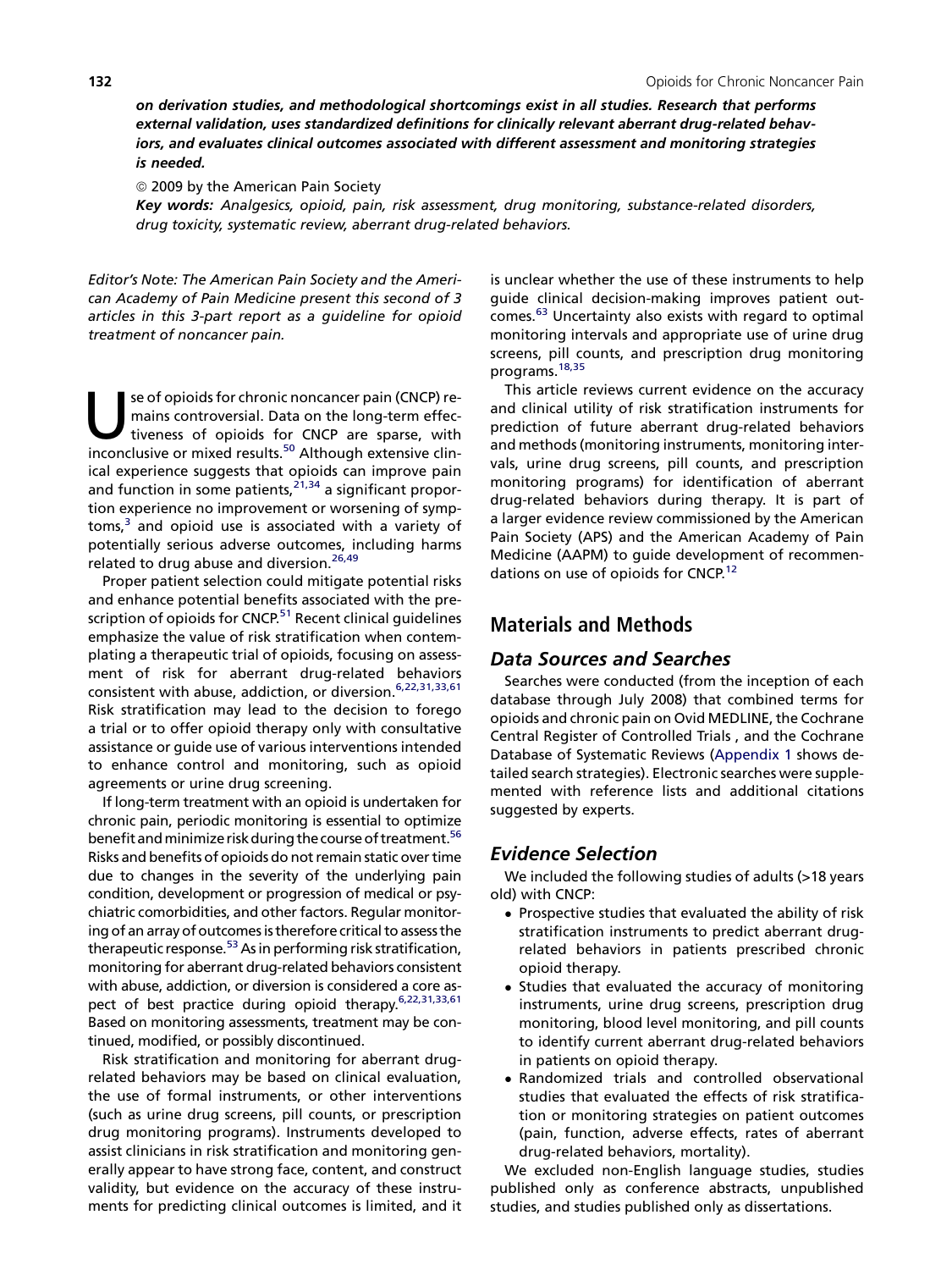#### Data Extraction and Quality Assessment

Two reviewers independently rated the quality of each included study. Discrepancies were resolved by discussion and a consensus process. If data were available from the studies, we used the diagti procedure (confidence intervals based on the exact method) in Stata (Stata version 10, StataCorp, College Station, Texas) to calculate sensitivities and specificities and the cci procedure (confidence intervals based on the normal approximation) to calculate positive likelihood ratios (PLRs), negative likelihood ratios (NLRs), and diagnostic odds ratios (DORs). If a cell of a 2  $\times$  2 table had zero events, we added 0.5 to all cells to calculate likelihood and diagnostic odds ratios.

We assessed the quality of studies of risk prediction or diagnostic test accuracy using 9 criteria adapted from methods developed by the United States Preventive Ser-vices Task Force<sup>[25](#page-14-0)</sup> or evaluated in empiric studies<sup>[36, 67](#page-14-0)</sup> of sources of variation and bias in studies of diagnostic tests (Appendix 2), including a criterion that assessed whether a study evaluated diagnostic test performance in a population other than the one used to derive the instrument (external validation).[45,67](#page-15-0) We considered studies that met at least five of the nine criteria to be of higher-quality.

#### Data Synthesis

We qualitatively synthesized evidence using methods adapted from the US Preventive Services Task Force.<sup>[25](#page-14-0)</sup> To assign an overall strength of evidence (good, fair, or poor) to a related body of literature, we considered the number, quality, and size of studies; consistency of results between studies; and directness of evidence. Minimum criteria for fair and good quality ratings are shown in Appendix 3. Consistent results from a number of higher-quality studies across a broad range of populations support a high degree of certainty that the results of the studies are true (the entire body of evidence would be considered ''good-quality''). For a ''fair-quality'' body of evidence, results could be due to true effects or to biases that operated across some or all of the studies. For a ''poor-quality'' body of evidence, any conclusion is uncertain due to serious methodological shortcomings, sparse data, or markedly inconsistent results.

We classified PLRs >10 and NLRs  $\leq$ 0.1 as "large/strong," PLRs >5 and  $\leq$ 10 and NLRs >0.1 and  $\leq$ 0.2 as "moderate," and PLRs >2 and  $\le$ 5 and NLRs >0.2 and  $\le$ 0.5 as "small/ weak."<sup>30</sup>

#### **Results**

#### Results of Literature Search

The literature searches yielded a total of 1,068 potentially relevant citations; of those, 44 were retrieved. After reviewing full-text articles, 4 studies of risk prediction instruments[,2,7,9,66](#page-13-0) 9 studies of monitoring instruments,<sup>1,4,8,15,27,43,47,64,68</sup> 1 study on accuracy of urine drug screening, $17$  and 2 studies on the effect of urine drug screening<sup>[41](#page-15-0)</sup> or adherence monitoring<sup>40</sup> on clinical outcomes met the pre-specified inclusion criteria. Fifteen potentially relevant studies of risk prediction<sup>5,16,19,23,24,28,37-</sup>

[39,42,44,46,57,59,65](#page-14-0) and 5 potentially relevant studies of mon-itoring<sup>[11,14,20,53,54](#page-14-0)</sup> were excluded based on reasons described in Appendix 4. Studies that evaluated the ability to predict opioid responsiveness were also excluded.<sup>32,60</sup>

## Accuracy of Screening Instruments to Predict Future Aberrant Drug-Related Behaviors

Four prospective studies (658 patients completed follow-up) evaluated the ability of 3 different self-administered instruments to predict aberrant drug-related behaviors ([Tables 1 and 2](#page-3-0)).<sup>[2,7,9,66](#page-13-0)</sup> The number of risk assessment items in these instruments ranged from 10 to 24; although the specific items varied, they included a personal or family history of drug or alcohol abuse, previous aberrant drug-related behaviors, dysfunctional coping strategies, comorbid psychiatric conditions, cigarette smoking, age, and childhood sexual abuse.<sup>63</sup> Three of the 4 studies met our threshold for a higher-quality study, $27,9$  but none met all quality criteria. Two studies evaluated diagnostic test performance in the same popu-lation used to derive the instrument.<sup>[7,9](#page-14-0)</sup> It was not clear in any study if outcome assessors were blinded to the results of the screening instrument. In addition, definitions for aberrant drug-related behaviors and abnormal urine toxicology results were not well standardized and did not distinguish relatively mild from more serious behaviors. In one study,<sup>66</sup> aberrant behaviors were not clearly predefined. Attrition bias is also a concern. In 3 studies, 20% to more than 40% of patients who completed the screening instrument were not assessed for main outcomes. $27,9$  In the fourth study, the number of patients lost to followup was unclear.<sup>66</sup> One study only enrolled patients on chronic opioids,<sup>9</sup> two appeared to enroll patients starting on opioids, $2,66$  and the fourth enrolled a mixed population. $<sup>7</sup>$  Only one study described baseline severity of pain</sup> (average pain 6 on a 0 to 10 scale), $9$  and none attempted to control or adjust for demographic or treatment factors (such as dose or type or opioid prescribed).

Two higher-quality studies evaluated the Screener and Opioid Assessment for Patients with Pain (SOAPP) Ver-sion 1 instrument.<sup>[2,7](#page-13-0)</sup> The first study derived the 14item, self-administered SOAPP Version 1 (each scored on a 0 to 4 categorical scale, maximum score 56) from 24 original items and evaluated the diagnostic test characteristics of the final instrument in a mixed population of patients on chronic opioids or being considered for therapy (proportion on chronic opioids not reported).<sup>[7](#page-14-0)</sup> It found a cut-off score of  $\geq$ 7 to be optimal, with a sensitivity of 0.91 (95% CI, 0.78 to 0.98) and specificity of 0.69 (95% CI, 0.54 to 0.81) for identifying aberrant drug-related behaviors after 6 months, based on a questionnaire, staff assessment, and urine toxicology results (PLR, 2.90 [95% CI, 1.91 to 4.39]; NLR, 0.13 [95% CI, 0.05 to 0.34]; and DOR, 21.9 [95% CI, 6.89 to 68.5]).<sup>[7](#page-14-0)</sup> In a second study, a score  $\geq$ 8 on the previously derived SOAPP Version 1 instrument was associated with a sensitivity and specificity of 0.68 (95% CI, 0.52 to 0.81) and 0.38 (95% CI, 0.29 to 0.49), respectively (PLR, 1.11 [95% CI, 0.86 to 1.43]; NLR, 0.83 [95% CI, 0.50 to 1.36]; and DOR, 1.34 [95% CI, 0.64 to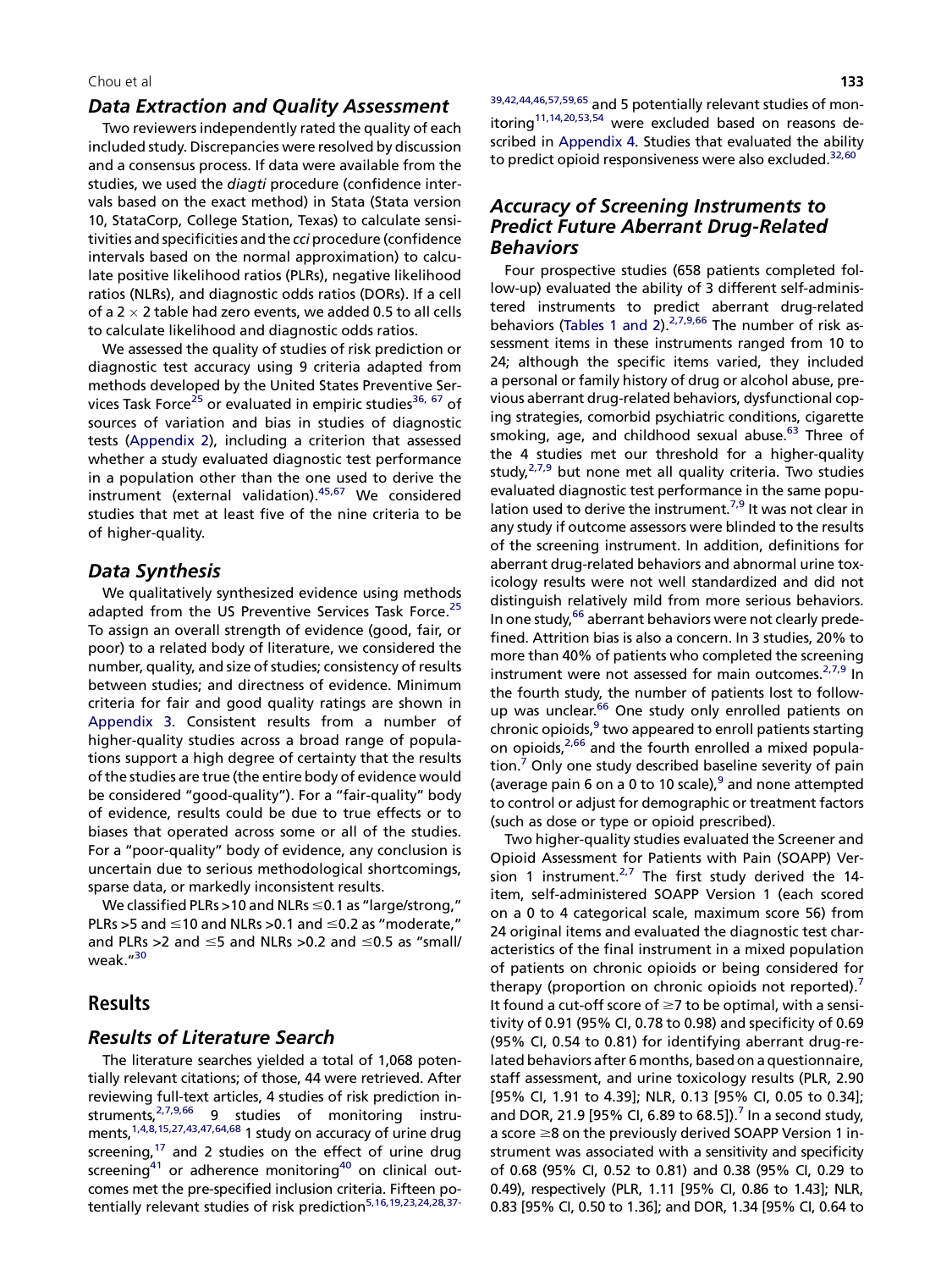| AUTHOR, YEAR                                                                                                                                          | No. OF PATIENTS                                                                                      |                                                                                                                                                                                                                                                                                                                     |                                                                                                                                                                   |                                                                                                                                                                  |                                                                                                                                                                   |                                                                                                                                                           |                                                                                                                                                         |                                                                                                                                                            |          |
|-------------------------------------------------------------------------------------------------------------------------------------------------------|------------------------------------------------------------------------------------------------------|---------------------------------------------------------------------------------------------------------------------------------------------------------------------------------------------------------------------------------------------------------------------------------------------------------------------|-------------------------------------------------------------------------------------------------------------------------------------------------------------------|------------------------------------------------------------------------------------------------------------------------------------------------------------------|-------------------------------------------------------------------------------------------------------------------------------------------------------------------|-----------------------------------------------------------------------------------------------------------------------------------------------------------|---------------------------------------------------------------------------------------------------------------------------------------------------------|------------------------------------------------------------------------------------------------------------------------------------------------------------|----------|
| INSTRUMENT<br><b>EVALUATED</b>                                                                                                                        | <b>DURATION OF</b><br>FOLLOW-UP                                                                      | <b>DEFINITION OF</b>                                                                                                                                                                                                                                                                                                |                                                                                                                                                                   |                                                                                                                                                                  |                                                                                                                                                                   |                                                                                                                                                           |                                                                                                                                                         |                                                                                                                                                            |          |
| <b>METHOD OF</b><br>Administration                                                                                                                    | <b>OPIOID USE AT</b><br><b>ENROLLMENT</b>                                                            | <b>ABERRANT DRUG-</b><br><b>RELATED BEHAVIORS</b>                                                                                                                                                                                                                                                                   | SENSITIVITY                                                                                                                                                       | SPECIFICITY                                                                                                                                                      | <b>POSITIVE LIKELIHOOD</b><br>RATIO                                                                                                                               | <b>NEGATIVE LIKELIHOOD</b><br>RATIO                                                                                                                       | <b>DIAGNOSTIC ODDS</b><br>RATIO                                                                                                                         | <b>OTHER RESULTS</b>                                                                                                                                       | QUALITY* |
| Akbik, 2006 <sup>2</sup><br>Screener and<br>Opioid<br>Assessment for<br>Patients with<br>Pain (SOAPP)<br>Version 1<br>Self-administered,<br>14 items  | $N = 397$ (155 had<br>urine toxicology<br>results)<br>Duration unclear<br>Patients not on<br>opioids | Urine toxicology<br>screen showing<br>illicit substances<br>and/or<br>unprescribed<br>opioids                                                                                                                                                                                                                       | 0.68 (95% CI,<br>0.52 to 0.81) for<br><b>SOAPP Version 1</b><br>score $\geq 8$                                                                                    | 0.39 (95% CI,<br>0.29 to 0.49) for<br><b>SOAPP Version 1</b><br>score $\geq 8$                                                                                   | 1.11 (95% CI,<br>0.86 to 1.43) for<br><b>SOAPP Version 1</b><br>score $\geq 8$                                                                                    | 0.83 (95% CI,<br>0.50 to 1.36) for<br><b>SOAPP Version 1</b><br>score $\geq 8$                                                                            | 1.34 (95% CI,<br>0.64 to 2.84) for<br>SOAPP Version 1<br>score $\geq 8$                                                                                 | <b>SOAPP Version 1</b><br>score $\geq 8$ vs $\leq 8$<br>Urine toxicology<br>screen available<br>and abnormal:<br>30/89 (34%) vs<br>14/51 (28%),<br>P < .05 | 5/9      |
| Butler, 2004 <sup>7</sup><br>Screener and<br>Opioid<br>Assessment for<br>Patients with<br>Pain (SOAPP)<br>Version 1<br>Self-administered,<br>14 items | $N = 175(95)$<br>completed 6-<br>month follow-<br>up)<br>6 months<br>Mixed population                | Prescription Drug<br>Use<br>Questionnaire<br>score $\geq$ 11 (of<br>42) and/or staff<br>assessment of<br>serious drug<br>behavior by 2 or<br>3 staff members<br>and/or urine<br>toxicology<br>sample with<br>unexpected<br>medications,<br>absence of<br>prescribed<br>medications,<br>and/or illicit<br>substances | 0.91 (95% CI, 0.78)<br>to 0.98) for<br><b>SOAPP Version</b><br>1 score $\geq$ 7<br>0.86 (95% CI,<br>0.73 to 0.95) for<br><b>SOAPP Version 1</b><br>score $\geq 8$ | 0.69 (95% CI, 0.54<br>to 0.81) for<br><b>SOAPP Version</b><br>1 score $\geq$ 7<br>0.72 (95% CI,<br>0.58 to 0.84) for<br><b>SOAPP Version 1</b><br>score $\geq 8$ | 2.90 (95% CI, 1.91)<br>to 4.39) for<br><b>SOAPP Version</b><br>1 score $\geq$ 7<br>3.15 (95% CI,<br>1.98 to 4.99) for<br><b>SOAPP Version 1</b><br>score $\geq 8$ | 0.13 (95% CI, 0.05<br>to 0.34) for<br><b>SOAPP Version</b><br>1 score $\geq$ 7<br>0.19 (95% CI,<br>0.09 to 0.40) for<br>SOAPP Version 1<br>score $\geq 8$ | 21.9 (95% CI, 6.89)<br>to 68.5) for<br><b>SOAPP Version</b><br>1 score $\geq 7$<br>16.7 (95% CI, 5.91<br>to 47.2) for SOAPP<br>Version 1 score $\geq 7$ | Area under<br>receiver<br>operating curve<br>0.88 (95% CI,<br>0.81 to 0.95)                                                                                | 5/9      |

## <span id="page-3-0"></span>Table 1. Prospective Studies of Use of Screening Instruments to Predict the Risk of Aberrant Drug-Related Behaviors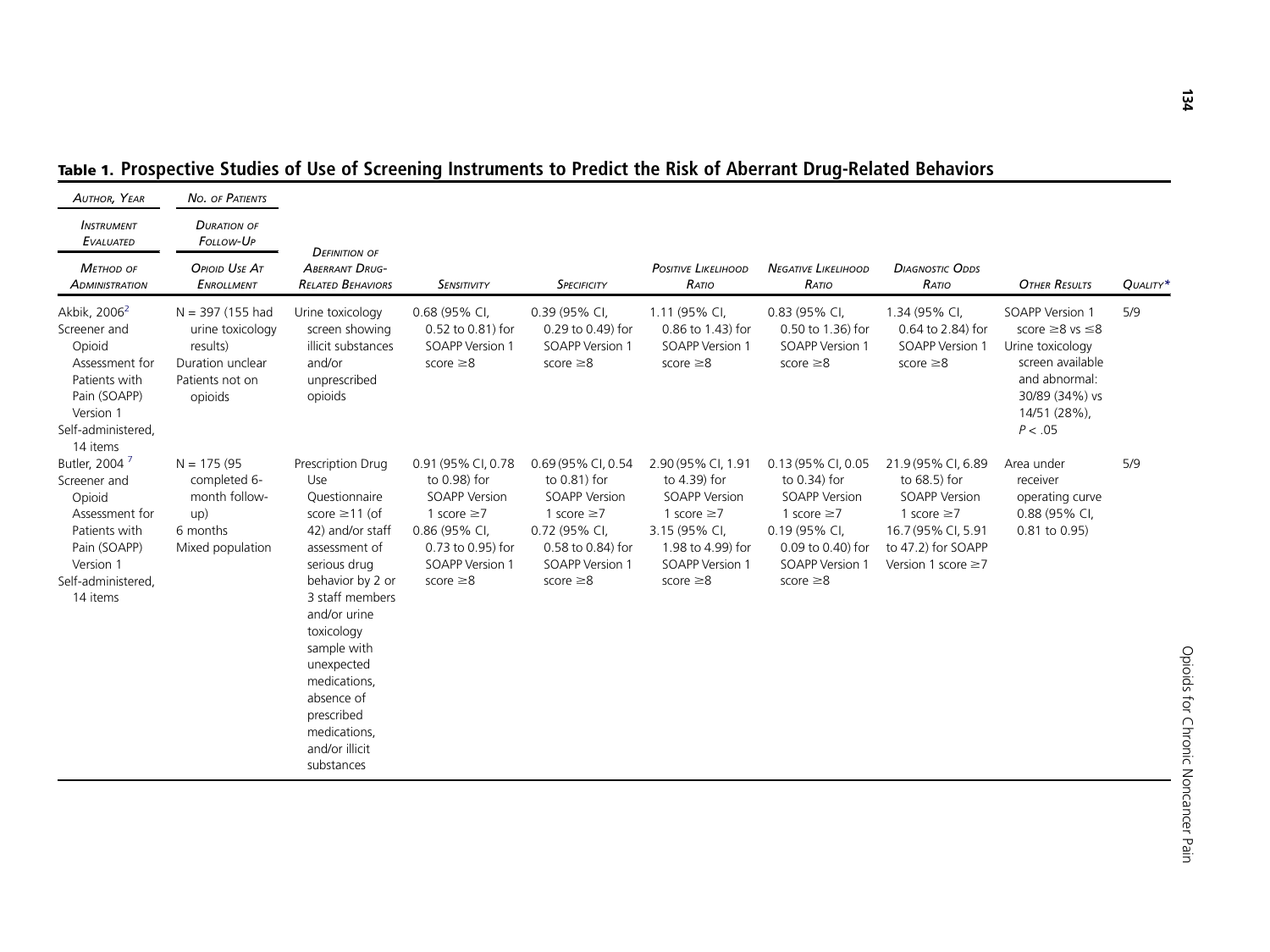#### Table 1. Continued

| AUTHOR, YEAR                                                                                                          | No. OF PATIENTS                                       |                                                                                                                                                                                                                                                       |                                                                  |                                                                  |                                                                                                                                                                                                           |                                                                  |                                        |                                                                                                                                                                                                         |          |
|-----------------------------------------------------------------------------------------------------------------------|-------------------------------------------------------|-------------------------------------------------------------------------------------------------------------------------------------------------------------------------------------------------------------------------------------------------------|------------------------------------------------------------------|------------------------------------------------------------------|-----------------------------------------------------------------------------------------------------------------------------------------------------------------------------------------------------------|------------------------------------------------------------------|----------------------------------------|---------------------------------------------------------------------------------------------------------------------------------------------------------------------------------------------------------|----------|
| INSTRUMENT<br><b>EVALUATED</b>                                                                                        | <b>DURATION OF</b><br>FOLLOW-UP                       | <b>DEFINITION OF</b>                                                                                                                                                                                                                                  |                                                                  |                                                                  |                                                                                                                                                                                                           |                                                                  |                                        |                                                                                                                                                                                                         |          |
| <b>METHOD OF</b><br><b>ADMINISTRATION</b>                                                                             | <b>OPIOID USE AT</b><br><b>ENROLLMENT</b>             | <b>ABERRANT DRUG-</b><br><b>RELATED BEHAVIORS</b>                                                                                                                                                                                                     | <b>SENSITIVITY</b>                                               | SPECIFICITY                                                      | <b>POSITIVE LIKELIHOOD</b><br>RATIO                                                                                                                                                                       | <b>NEGATIVE LIKELIHOOD</b><br>RATIO                              | <b>DIAGNOSTIC ODDS</b><br>RATIO        | <b>OTHER RESULTS</b>                                                                                                                                                                                    | QUALITY* |
| Butler, 2008 <sup>9</sup>                                                                                             | $N = 283(223)$<br>completed 5<br>month follow-<br>up) | Positive result on<br>the Aberrant<br>Drug Behavior<br>Index: Score on                                                                                                                                                                                | 0.80 (95% CI,<br>0.70 to 0.89) for<br>SOAPP-R score<br>$\geq$ 18 | 0.68 (95% CI,<br>0.60 to 0.75) for<br>SOAPP-R score<br>$\geq 18$ | 2.50 (95% CI,<br>1.93 to 3.24) for<br>SOAPP-R score<br>$\geq 18$                                                                                                                                          | 0.29 (95% CI,<br>0.18 to 0.46) for<br>SOAPP-R score<br>$\geq 18$ | 8.71 (95% CI,<br>4.51 to 16.8)         | Area under<br>receiver<br>operating curve:<br>0.81 (95% CI,                                                                                                                                             | 6/9      |
| Revised Screener<br>and Opioid<br>Assessment for<br>Patients with<br>Pain (SOAPP-R)<br>Self-administered,<br>24 items | 5 months<br>All patients on<br>opioids                | the 42-item<br>Prescription<br>Drug Use<br>Questionnaire of<br>$>11$ , or 2 or<br>more positive<br>results on the<br>11-item<br>Prescription<br>Opioid Therapy<br>Questionnaire<br>plus an<br>abnormal urine<br>toxicology result<br>(illicit drug or |                                                                  |                                                                  |                                                                                                                                                                                                           |                                                                  |                                        | $0.75$ to $0.87$ )                                                                                                                                                                                      |          |
| Webster, 2005 <sup>66</sup><br>Opioid Risk Tool<br>(ORT)<br>Self-administered.<br>10 items                            | $N = 185$<br>12 months<br>All patients on<br>opioids  | non-prescribed<br>opioid)<br>Not defined; 23<br>different<br>aberrant<br>behaviors<br>reported.<br>Methods for<br>identifying<br>behaviors also<br>not reported.                                                                                      | Not applicable<br>(not<br>dichotomous)                           | Not applicable<br>(not<br>dichotomous)                           | High risk (score<br>$\geq$ 8): 14.3 (95%<br>CI, 5.35 to 38.4)<br>Moderate risk<br>(score $4$ to $7$ ):<br>0.57 (95% CI,<br>0.44 to 0.74)<br>Low risk (score<br>0 to 3): 0.08<br>(95% CI, 0.01 to<br>0.62) | Not applicable<br>(not<br>dichotomous)                           | Not applicable<br>(not<br>dichotomous) | Proportion with<br>one or more<br>aberrant<br>behaviors,<br>according to<br>classification<br>using ORT score:<br>Low risk: 6%<br>(1/18)<br>Moderate risk:<br>28% (35/123)<br>High risk: 91%<br>(40/44) | 4/9      |

\* See [Table](#page-5-0) 2 for complete quality criteria scores.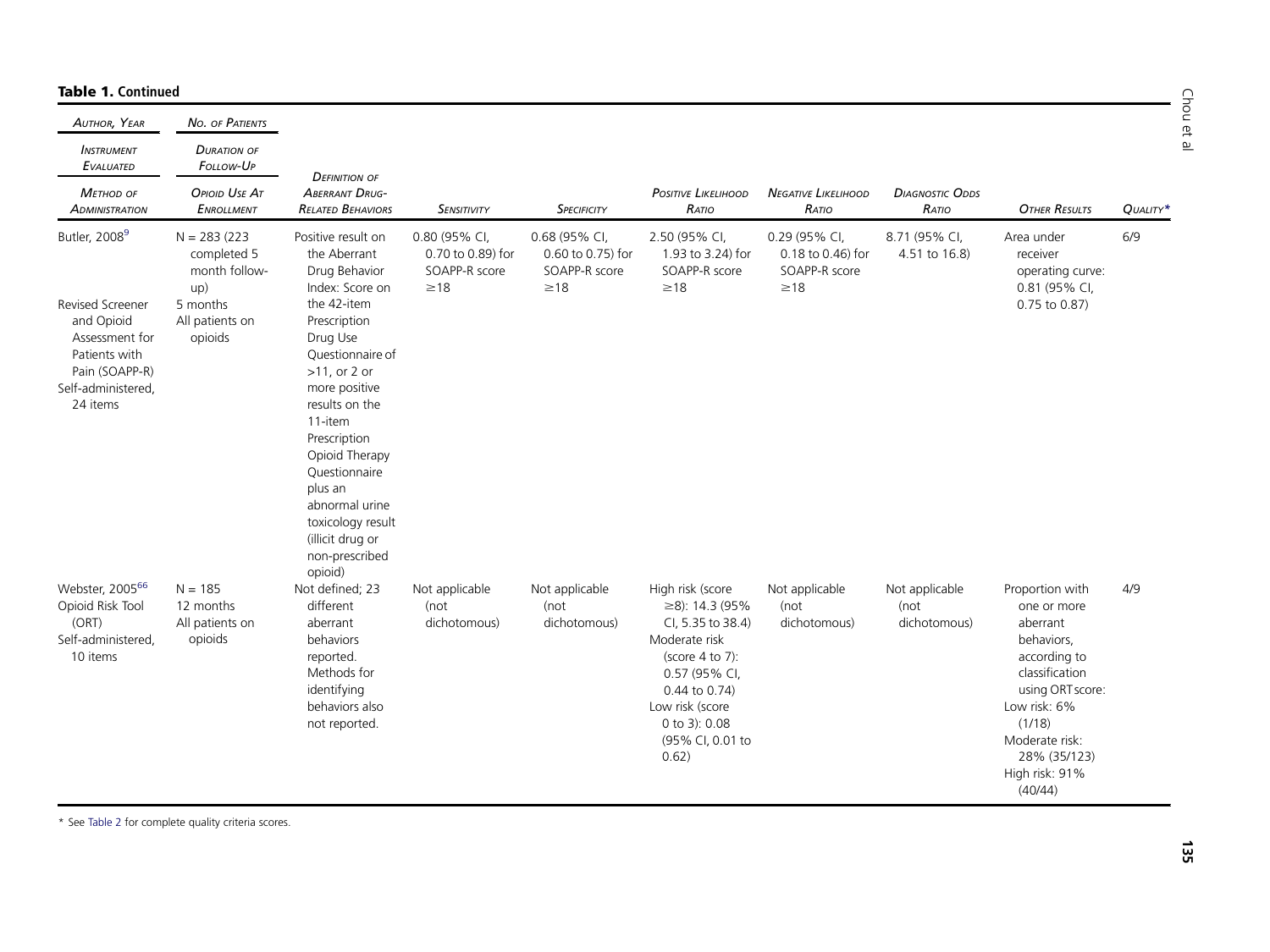<span id="page-5-0"></span>

|                             | EVALUATES                                                 |                                             | <b>DESCRIBES SEVERITY</b>                                  |                                         |                                                                 | ADEQUATE                                                             |                                                               |                                                                  |                                                             |                    |
|-----------------------------|-----------------------------------------------------------|---------------------------------------------|------------------------------------------------------------|-----------------------------------------|-----------------------------------------------------------------|----------------------------------------------------------------------|---------------------------------------------------------------|------------------------------------------------------------------|-------------------------------------------------------------|--------------------|
|                             | OTHER THAN THE<br>ONE USED<br>TO DERIVE THE<br>POPULATION | <b>CONSECUTIVE SERIES</b><br>OF PATIENTS OR | DOSE/DURATION,<br>AND UNDERLYING<br>OF SYMPTOMS,<br>OPIOID | OF SCREENING<br>DESCRIPTION<br>ADEQUATE | APPROPRIATE<br><b>INCLUDED IN</b><br><b>SCREENING</b><br>Сятеяи | ABERRANT DRUG-<br>ОҒ МЕТНОД ҒОЯ<br><b>IDENTIFYING</b><br>DESCRIPTION | ABERRANT DRUG-<br>USED TO IDENTIFY<br>APPROPRIATE<br>CRITERIA | ABERRANT DRUG-<br>ASSESSED IN ALL<br><b>BEHAVIORS</b><br>RELATED | <b>ORUG-RELATED</b><br>OF ABERRANT<br>ASSESSMENT<br>BLINDED |                    |
| <b>AUTHOR/YEAR</b>          | <b>NSTRUMENT</b>                                          | A RANDOM SUBSET                             | CONDITIONS                                                 | <b>INSTRUMENT</b>                       | <b>NSTRUMENT</b>                                                |                                                                      | RELATED BEHAVIORS RELATED BEHAVIORS                           | <b>ENROLLEES</b>                                                 | <b>BEHAVIORS</b>                                            | $Score$ (MAX $9$ ) |
| Akbik, 2006 <sup>2</sup>    |                                                           | Yes                                         |                                                            | yes                                     | Yes                                                             | yes                                                                  |                                                               |                                                                  | Don't know                                                  |                    |
| Butler, 2004 <sup>7</sup>   |                                                           | Yes                                         |                                                            | Ş                                       | Yes                                                             | Ϋ́β                                                                  | yes                                                           | $\frac{1}{2}$                                                    | Jon't know                                                  | 5/9                |
| Butler, 2008 <sup>9</sup>   |                                                           | Yes                                         | Yes                                                        | yes                                     | Yes                                                             | Ýes                                                                  | Yes                                                           | $\frac{1}{2}$                                                    | Don't know                                                  | 6/9                |
| Webster, 2005 <sup>66</sup> | Ϋ́ΡS                                                      | ψŚ                                          |                                                            | Ş                                       | Yes                                                             |                                                                      | Don't know                                                    | Don't know                                                       | Jon't know                                                  |                    |

quality criteria \* See Appendix 2 for description of quality criteria đ description đ Appendix **gee** 

[2](#page-13-0).84]).<sup>2</sup> However, these results are difficult to interpret because aberrant drug-related behaviors were identified solely on the basis of urine drug screen results, urine drug screens were not obtained in most patients, and duration of follow-up was unclear.

A third study derived the 24-item, self-administered revised SOAPP (SOAPP-R) from 97 original items and evaluated the diagnostic test characteristics of the final instrument in patients already prescribed chronic opioid therapy (average duration, 6 years).<sup>[9](#page-14-0)</sup> The SOAPP-R was designed in part to include less transparent items on drug abuse compared with the SOAPP Version 1, to potentially reduce the likelihood of overt patient deception. At a cutoff score of  $\geq$  18 (each item scored from 0 to 4, maximum score 96), sensitivity was 0.80 (95% CI, 0.70 to 0.89) and specificity was 0.68 (95% CI, 0.60 to 0.75) for identification of any aberrant drug-related behavior based on results of 2 questionnaires and a urine drug screen (PLR, 2.50 [95% CI 1.93 to 3.24]; NLR, 0.29 [95% CI, 0.18 to 0.46]; and DOR, 8.71 [95% CI, 4.51 to 16.8]). The area under the receiver operating curve (0.81; 95% CI, 0.75 to 0.87) was similar to results for the SOAPP Version 1 (0.88; 95% CI, 0.81 to 0.95),<sup>7</sup> but may not be directly comparable due to use of different criteria to define aberrant drug-related behaviors and differences in the proportion of patients on chronic opioid therapy at enrollment.

A fourth, lower-quality study evaluated the self-administered Opioid Risk Tool (ORT), which consists of 10 items (maximum score, 26).<sup>66</sup> Items in this instrument were chosen and weighted before evaluation of diagnostic test characteristics, and cut-off scores for different risk categories appeared to be selected on an a priori basis. Aberrant drug-related behaviors were identified in 6% (1/18) of patients categorized aslow risk (score, 0 to 3), compared with 28% (35/123) of patients categorized as moderate risk (score, 4 to 7) and 91% (41/44) of those categorized as high risk (score ≥8) after 12 months. A high-risk score strongly increased the likelihood of subsequent aberrant drug-related behaviors (PLR, 14.3 [95% CI, 5.35 to 38.4]), a moderate risk score had little effect (PLR, 0.57 [95% CI, 0.44 to 0.74]), and a low risk score strongly decreased the likelihood (PLR, 0.08 [95% CI, 0.01 to 0.62]). An important shortcoming of this study is that it did not use standardized methods (eg, questionnaires or urine drug screening) to identify aberrant drug-related behaviors, and aberrant behaviors were not clearly predefined.

No study evaluated the utility of formal risk stratification instruments compared with informal clinical assessments alone, or compared one screening instrument with another.

## Accuracy of Screening Instruments to Identify Current Aberrant Drug-Related Behaviors in Patients Prescribed Opioids

We identified 9 studies ( $N = 1,530$ ) that evaluated accuracy of screening instruments to identify aberrant drugrelated behaviors in patients prescribed long-term opioid therapy for CNCP ([Tables 3 and 4\)](#page-7-0).<sup>1,4,8,15,27,43,47,64,68</sup> Although 5 studies met our threshold for higher quality,<sup>1,8,15,47,64</sup> all studies had methodological shortcomings.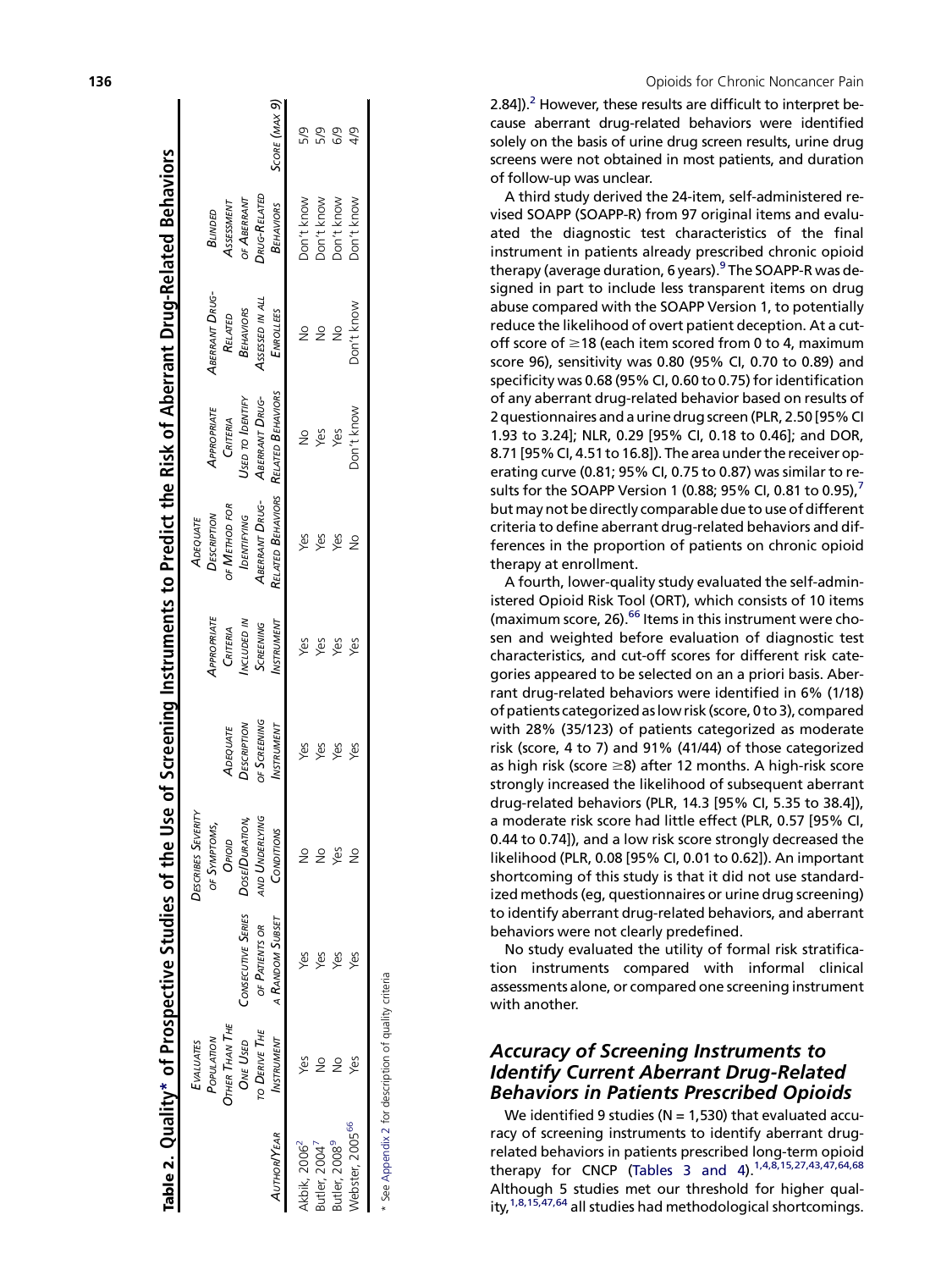#### Chou et al **137**

No study described whether investigators assessing the reference standard for aberrant drug-related behaviors were blinded to results of the screening instrument. In addition, methods for identifying aberrant drug-related behaviors varied across studies and did not distinguish well between new and preexisting aberrant drug-related behaviors (particularly substance abuse or illicit drug use) or between less and more serious behaviors. In 2 studies, methods for identifying drug-related behaviors were not well described.<sup>4,43</sup> Five studies incorporated urine toxicology results with illicit drugs or unprescribed opioids into definitions of aberrant drug-related behaviors.<sup>4,8,43,47,64</sup> All of the studies evaluated different screening instruments, with the exception of 2 studies that assessed the Pain Medication Questionnaire.<sup>[1,27](#page-13-0)</sup> Of the 8 instruments evaluated, 2 were self-administered, <sup>[1,8](#page-13-0)</sup> 4 interviewer-administered,<sup>15,47,64,68</sup> and in 2 the method of administration was unclear. $4,43$  The instruments varied in complexity, with the number of assessment items ranging from  $3^{47}$  $3^{47}$  $3^{47}$  to  $42^{15}$  One screening instrument focused on history of alcohol or substance abuse<sup>47</sup> and one focused on psychosocial factors.<sup>64</sup> The others assessed multiple domains including coping strategies, pain medication behaviors, abuse of substances other than prescribed opioids, and/or psychosocial factors.<sup>1,4,8,15,27,43,47,64,68</sup> One instrument<sup>64</sup> was based on a subset of psychiatric items included in another screening instrument (the Prescription Drug Use Questionnaire<sup>15</sup>). Only one study reported pain scores (average, 6 on a 0 to 10 scale). $8$  No study reported doses of opioids prescribed and none adjusted or controlled for demographic and intervention variables.

One higher-quality study derived the 17-item, self-administered Current Opioid Misuse Measure (COMM) from 40 original items and evaluated the diagnostic test characteristics of the final instrument.<sup>[8](#page-14-0)</sup> It found an area under-the-receiver operating curve of 0.81 (95% CI, 0.74 to 0.86). Based on an optimal cut-off score of  $\geq$ 10 (of a maximum possible score 68), the sensitivity and specificity were 0.74 (95% CI, 0.63 to 0.84) and 0.73 (95% CI, 0.65 to 0.80), respectively, with a PLR of 2.77 (95% CI, 2.06 to 3.72), NLR of 0.35 (95% CI, 0.24 to 0.52), and DOR of 7.90 (95% CI, 4.25 to 14.7).

A second, lower-quality study found the intervieweradministered Addiction Behavior Checklist (ABC, 20 items) associated with a sensitivity of 0.88 and specificity of 0.86 (PLR, 6.29; NLR, 0.14) at the optimal cut-off score of  $\geq$ 3 of 20 (confidence intervals not calculable).<sup>68</sup> Items included in the ABC were selected before evaluation in the study. The interpretation of this study is challenging, however, because the presence of aberrant drug-related behaviors was defined by the response of the treating pain physician to a single question of uncertain reliability or validity: ''Do you think patient is using medications appropriately?''

In 4 other studies, the screening instrument showed poor diagnostic accuracy<sup>[47,64](#page-15-0)</sup> or results are difficult to in-terpret due to serious methodological shortcomings.<sup>[4,43](#page-14-0)</sup> One higher-quality study found that positive responses to at least 2 of 3 preselected questions had only modest sensitivity and specificity for various behaviors associated with opioid misuse or abuse, resulting in small or trivial likelihood ratios [\(Table 3\)](#page-7-0). $47$  Another higher-quality study found that the presence of psychiatric comorbidity (defined as 2 or more positive responses on the 5 psychiatric items of the previously developed Prescription Drug Use Questionnaire) was associated with a sensitivity of 0.74 (95% CI, 0.63 to 0.82) and a specificity of 0.57 (95% CI, 0.49 to 0.65) for positive findings on the Drug Misuse Index (which combines results from the SOAPP, COMM, other risk assessment instruments, and urine toxicology results).  $64$  The PLR was 1.72 (95% CI, 1.37 to 2.17) and the NLR was 0.46 (95% CI, 0.31 to 0.67). One study found a 6-item instrument associated with small positive and negative likelihood ratios for aberrant drug-related behaviors,[4](#page-14-0) and another found a 4-item instrument associated with a large PLR and small NLR [\(Table 3](#page-7-0)). $43$ However, both of these studies used a retrospective case-control design, were rated lower-quality, and derived and validated the instrument in the same population.

In 3 studies, higher scores on various screening instruments generally correlated with presence of variably defined aberrant drug-related behaviors, but sensitivity, specificity, and other standard measures of diagnostic accuracy were not reported and could not be calculated ([Table](#page-7-0) [3\)](#page-7-0).  $1,15,27$  No study evaluated the utility of formal monitoring instruments compared with informal clinical assessments alone, or compared one screening instrument to another.

## Effectiveness of Risk Assessment and Monitoring for Improving Clinical Outcomes or Reducing Risk of Aberrant Drug Behaviors

We identified no studies meeting the prespecified inclusion criteria.

## Accuracy of Urine Drug Screening to Detect Illicit Drug Use or the Presence or Absence of Prescribed and Nonprescribed Opioids

Data on the accuracy of urine drug screening compared with a reference standard are extremely limited. One retrospective study ( $N = 226$ ) found that analyses of urine drug samples (performed with gas chromatography-mass spectrometry) were associated with sensitivities of 86% for cannabinoids, 76% for benzodiazepines, and 88% for opioid use compared with patient self-report during psychiatric examination[.17](#page-14-0) However, interpretation of these results is challenging because it is not clear if the investigators who obtained the patients' self-reports were blinded to the results of urine drug screening, or when illicit drug or opioid use last occurred relative to timing of urine sampling.

## Effectiveness of Urine Drug Screening or Adherence Monitoring to Reduce Aberrant Drug-Related Behaviors

One observational study of 500 consecutive patients receiving opioids for CNCP reported marijuana in 11% of samples, cocaine in 5%, and methamphetamines or amphetamines in 2% in a setting in which all patients agreed to random urine drug screening.<sup>[41](#page-15-0)</sup> Compared with an earlier cohort in the same setting, the prevalence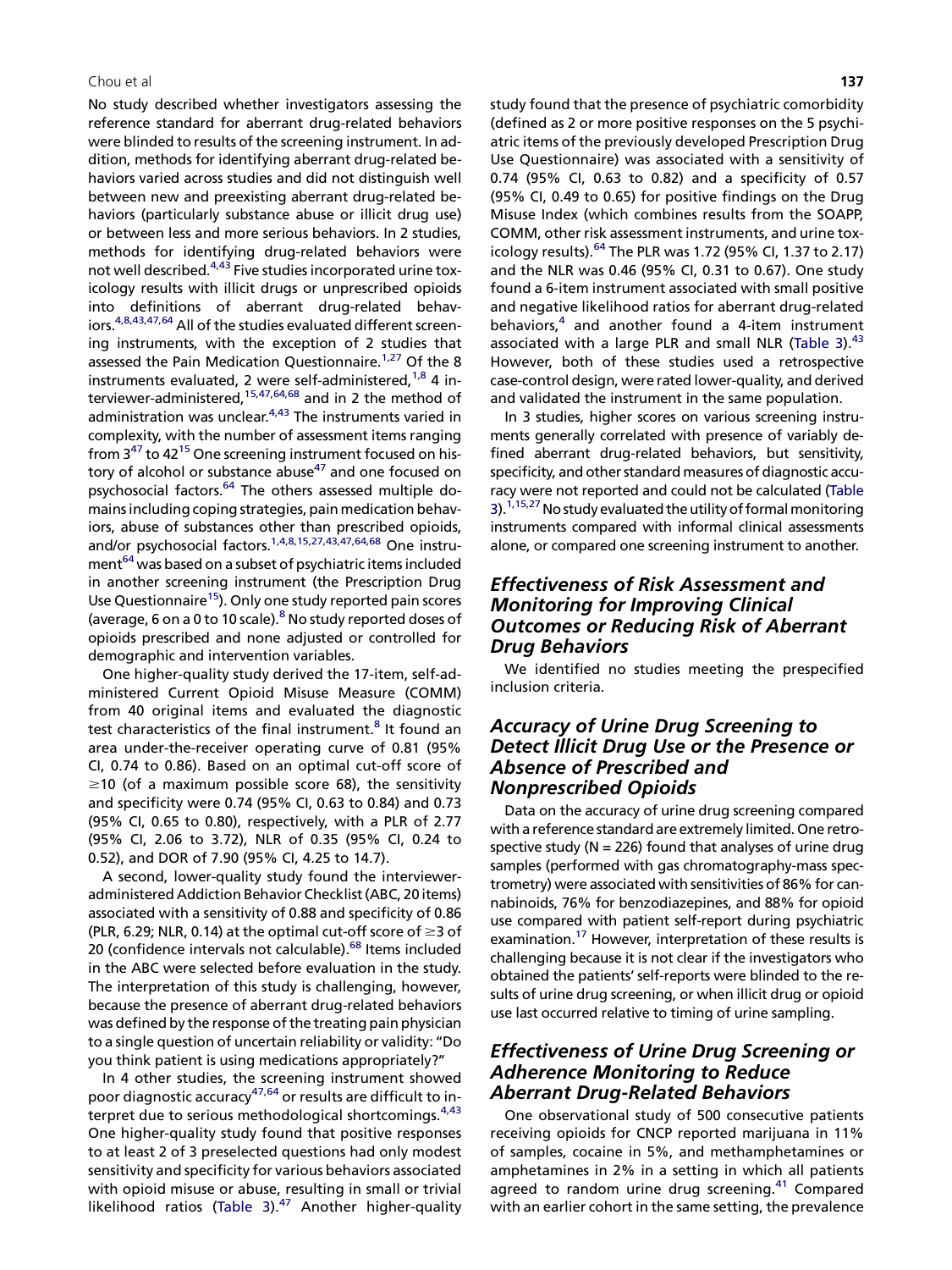## <span id="page-7-0"></span>Table 3. Studies on Accuracy of Screening Instruments to Identify Aberrant Drug-Related Behaviors in Patients Prescribed Opioids

AUTHOR, YEAR

Instrument Evaluated NO. OF PATIENTS

| <b>METHOD OF</b><br><b>ADMINISTRATION</b>                                                                 | TYPE OF STUDY                                                       | <b>DEFINITION OF ABERRANT</b><br><b>DRUG-RELATED</b><br><b>BEHAVIORS</b>                                                                                                                                                                                                                                         | SENSITIVITY                                                                                                             | SPECIFICITY                                                                                                             | <b>POSITIVE LIKELIHOOD</b><br>RATIO                                                               | <b>NEGATIVE LIKELIHOOD</b><br>RATIO                                                                                                                          | <b>DIAGNOSTIC ODDS</b><br>RATIO                                                                   | <b>OTHER RESULTS</b>                                                                                                                                                                  | QUALITY* |
|-----------------------------------------------------------------------------------------------------------|---------------------------------------------------------------------|------------------------------------------------------------------------------------------------------------------------------------------------------------------------------------------------------------------------------------------------------------------------------------------------------------------|-------------------------------------------------------------------------------------------------------------------------|-------------------------------------------------------------------------------------------------------------------------|---------------------------------------------------------------------------------------------------|--------------------------------------------------------------------------------------------------------------------------------------------------------------|---------------------------------------------------------------------------------------------------|---------------------------------------------------------------------------------------------------------------------------------------------------------------------------------------|----------|
| Adams, 2004 <sup>1</sup><br>Pain Medication<br>Questionnaire<br>(PMO)<br>Self-administered,<br>26 items   | 111 patients on<br>opioids<br>Cross-sectional                       | Physician Risk<br>Assessment tool<br>used to identify<br>opioid misuse;<br>based on a set of<br>six dimensions,<br>each rated on a 5-<br>point Likert scale                                                                                                                                                      | Not calculable                                                                                                          | Not calculable                                                                                                          | Not calculable                                                                                    | Not calculable                                                                                                                                               | Not calculable                                                                                    | Known opioid misuse<br>$(n = 12)$ versus no<br>known history of<br>opioid misuse<br>(matched sample)<br>Mean PMQ score:<br>33.9 vs 25.5 ( $P =$<br>.045 based on<br>1-sided $t$ test) | 6/9      |
| Atluri, 2004 <sup>4</sup><br>6-item instrument<br>Method of<br>administration<br>unclear, 6 items         | 107 cases,<br>103 controls<br>Case-control                          | Inappropriate<br>opioid use<br>included<br>inappropriate urine<br>drug screen (not<br>defined),<br>intentional 'doctor<br>shopping',<br>alteration of opioid<br>prescription to<br>obtain more<br>opioids, criminal<br>activity involving<br>prescription<br>opioids (89%<br>inappropriate urine<br>drug screen) | 0.77 (95% CI,<br>0.68 to 0.84), for<br>score $\geq 4$                                                                   | 0.84 (95% CI,<br>0.76 to 0.91) for<br>score $\geq 4$                                                                    | 4.93 (95% CI,<br>3.11 to 7.83) for<br>score $\geq 4$                                              | 0.28 (95% CI,<br>0.19 to 0.39) for<br>score $\geq 4$                                                                                                         | 17.8 (95% CI,<br>8.93 to 35.6) for<br>score $\geq 4$                                              | Risk of<br>inappropriate<br>opioid use<br>Score $\geq$ 4 (of 6)<br>positive items<br>(high risk) vs score<br><4 (low risk): OR,<br>16.6 (95% CI, 8.3<br>to $33)$                      | 2/9      |
| Butler, 2007 <sup>8</sup><br>Current Opioid<br>Misuse Measure<br>(COMM)<br>Self-administered,<br>17 items | 227<br>Cross-sectional (for<br>assessing<br>diagnostic<br>accuracy) | Aberrant Drug<br>Behavior Index<br>positive if Patient<br>Drug Use<br>Ouestionnaire<br>score $>11$ or urine<br>toxicology screen                                                                                                                                                                                 | 0.77 (95% CI, 0.66<br>to 0.86) for<br>COMM score $\geq$ 9<br>0.74 (95% CI,<br>0.63 to 0.84) for<br>COMM score $\geq$ 10 | 0.66 (95% CI, 0.58<br>to 0.73) for<br>COMM score $\geq$ 9<br>0.73 (95% CI,<br>0.65 to 0.80) for<br>COMM score $\geq$ 10 | to 2.90) for<br>COMM score $\geq$ 9<br>2.77 (95% CI,<br>2.06 to 3.72) for<br>COMM score $\geq$ 10 | 2.25 (95% CI, 1.74 0.35 (95% CI, 0.23 6.41 (95% CI, 3.44<br>to 0.5) for COMM<br>score $\geq$ 9<br>0.35 (95% CI,<br>0.24 to 0.52) for<br>COMM score $\geq$ 10 | to 11.9) for<br>COMM score $\geq$ 9<br>7.90 (95% CI,<br>4.25 to 14.7) for<br>COMM score $\geq$ 10 | Area under<br>receiver operating<br>curve: 0.81 (95%<br>CI, 0.74 to 0.86)                                                                                                             | 5/9      |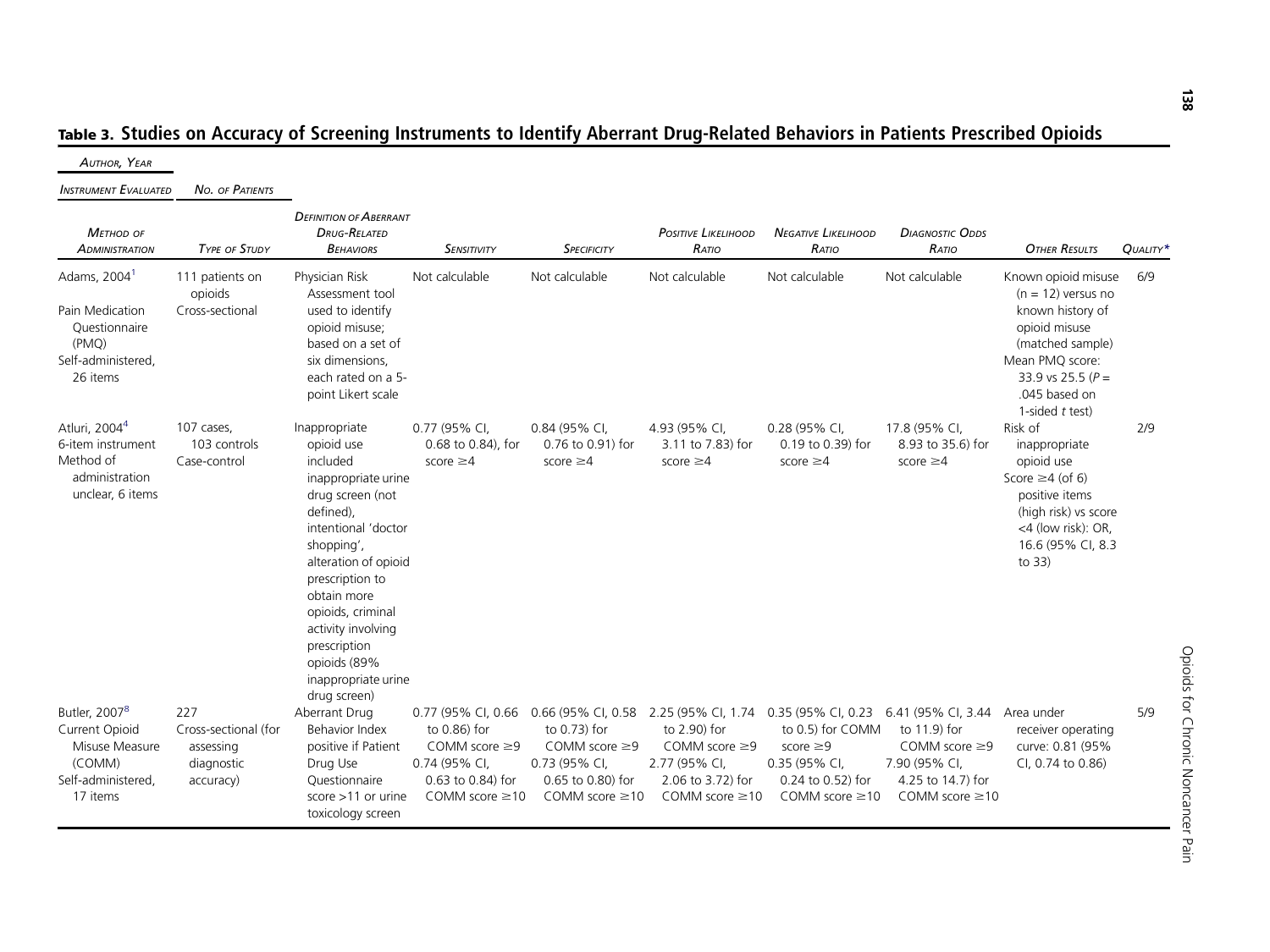| AUTHOR, YEAR                                                                                                                 |                           |                                                                                                                                                                                                                                                                                                              |                    |                |                                     |                                     |                                 |                                                                                                                                                                                                                                                                |          |
|------------------------------------------------------------------------------------------------------------------------------|---------------------------|--------------------------------------------------------------------------------------------------------------------------------------------------------------------------------------------------------------------------------------------------------------------------------------------------------------|--------------------|----------------|-------------------------------------|-------------------------------------|---------------------------------|----------------------------------------------------------------------------------------------------------------------------------------------------------------------------------------------------------------------------------------------------------------|----------|
| <b>INSTRUMENT EVALUATED</b>                                                                                                  | No. of PATIENTS           |                                                                                                                                                                                                                                                                                                              |                    |                |                                     |                                     |                                 |                                                                                                                                                                                                                                                                |          |
| <b>METHOD OF</b><br><b>ADMINISTRATION</b>                                                                                    | TYPE OF STUDY             | <b>DEFINITION OF ABERRANT</b><br><b>DRUG-RELATED</b><br><b>BEHAVIORS</b>                                                                                                                                                                                                                                     | <b>SENSITIVITY</b> | SPECIFICITY    | <b>POSITIVE LIKELIHOOD</b><br>RATIO | <b>NEGATIVE LIKELIHOOD</b><br>RATIO | <b>DIAGNOSTIC ODDS</b><br>RATIO | <b>OTHER RESULTS</b>                                                                                                                                                                                                                                           | QUALITY* |
|                                                                                                                              |                           | positive (presence<br>of illicit drug or<br>non-prescribed<br>opioid) and<br>Prescription Opioid<br>Therapy<br>Ouestionnaire<br>score $\geq$ 3                                                                                                                                                               |                    |                |                                     |                                     |                                 |                                                                                                                                                                                                                                                                |          |
| Compton, 1998 <sup>15</sup><br>Prescription Drug<br>Use Questionnaire<br>(PDUQ)<br>Interviewer-<br>administered.<br>40 items | 52<br>Cross-sectional     | American Society<br>of Addiction<br>Medicine criteria<br>for substance<br>abuse and<br>substance<br>dependence as<br>evaluated by<br>a single addiction<br>medicine specialist                                                                                                                               | Not calculable     | Not calculable | Not calculable                      | Not calculable                      | Not calculable                  | Score (range for<br>number of positive<br>items) on 40-item<br>Prescription Drug<br>Use Questionnaire<br>$(P < .0005$ on<br>ANOVA)<br>Nonaddicted: 6 to 15<br>Substance-abusing:<br>11 to 25<br>Substance-<br>dependent: 15 to<br>28                           | 7/9      |
| Holmes, 2006 <sup>27</sup><br>Pain Medication<br>Questionnaire<br>(PMQ)<br>Self-administered,<br>26 items                    | 271<br>Prospective cohort | Individuals with<br>a known history of<br>substance abuse<br>(alcohol,<br>prescription drugs,<br>illicit drugs) based<br>on self-admission,<br>referring physician<br>report, or initial<br>psychologist<br>evaluation;<br>Physician Risk<br>Assessment score;<br>requests for early<br>prescription refills | Not calculable     | Not calculable | Not calculable                      | Not calculable                      | Not calculable                  | Known history of<br>substance abuse<br>$(n = 68)$ versus no<br>known history of<br>substance abuse<br>$(n = 68)$<br>Pain Medication<br>Questionnaire<br>score (mean): 28.8<br>vs 23.9<br>$(P=.01)$<br>High vs low Pain<br>Medication<br>Questionnaire<br>score | 3/9      |

#### Table 3. Continued

Chou et al

139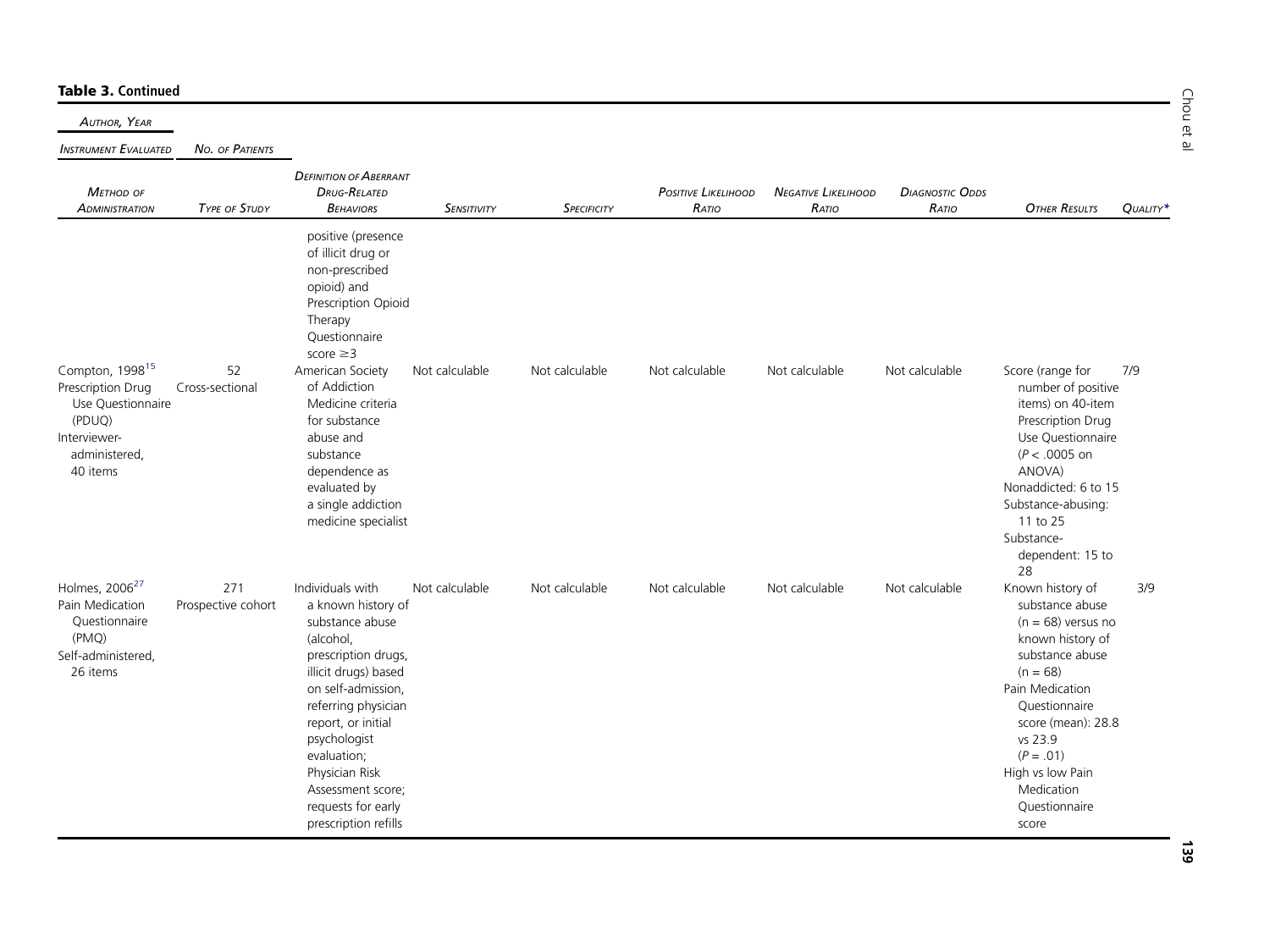|  | <b>Table 3. Continued</b> |
|--|---------------------------|

AUTHOR, YEAR

INSTRUMENT EVALUATEDNO. OF PATIENTS

| <b>METHOD OF</b><br><b>ADMINISTRATION</b>                                                                           | TYPE OF STUDY | <b>DEFINITION OF ABERRANT</b><br><b>DRUG-RELATED</b><br><b>BEHAVIORS</b>                                                                                                                                                                                                                                                                                                            | <b>SENSITIVITY</b>                                   | SPECIFICITY                                         | <b>POSITIVE LIKELIHOOD</b><br>RATIO                  | <b>NEGATIVE LIKELIHOOD</b><br>RATIO                  | <b>DIAGNOSTIC ODDS</b><br>RATIO                     | <b>OTHER RESULTS</b>                                                                                                                                                                                                                                                                                                                                                                                                                                                                                                                          | QUALITY* |
|---------------------------------------------------------------------------------------------------------------------|---------------|-------------------------------------------------------------------------------------------------------------------------------------------------------------------------------------------------------------------------------------------------------------------------------------------------------------------------------------------------------------------------------------|------------------------------------------------------|-----------------------------------------------------|------------------------------------------------------|------------------------------------------------------|-----------------------------------------------------|-----------------------------------------------------------------------------------------------------------------------------------------------------------------------------------------------------------------------------------------------------------------------------------------------------------------------------------------------------------------------------------------------------------------------------------------------------------------------------------------------------------------------------------------------|----------|
|                                                                                                                     |               |                                                                                                                                                                                                                                                                                                                                                                                     |                                                      |                                                     |                                                      |                                                      |                                                     | Request for early<br>refills: 61.5%<br>vs 33.3%<br>$(P = .02)$ ; OR, 3.2<br>(95% Cl, 1.21 to<br>8.44                                                                                                                                                                                                                                                                                                                                                                                                                                          |          |
| Manchikanti, 200443 150<br>Based on Atluri<br>et al <sup>4</sup><br>Method of<br>administration<br>unclear, 4 items | Case-control  | Controlled<br>substance abuse<br>defined as: Misuse<br>of controlled<br>substances in<br>a clinical setting,<br>including<br>obtaining<br>controlled<br>substances from<br>other physicians or<br>other identifiable<br>sources, dose<br>escalations with<br>inappropriate use,<br>and/or violation of<br>controlled<br>substance<br>agreement<br>Illicit drug abuse not<br>defined | 0.49 (95% CI,<br>0.37 to 0.60) for<br>score $\geq$ 2 | 1.00 (95% CI,<br>0.95 to 1.0) for<br>score $\geq$ 2 | 69.2 (95% CI,<br>4.33 to 1106) for<br>score $\geq$ 2 | 0.52 (95% CI,<br>0.42 to 0.64) for<br>score $\geq$ 2 | 134 (95% CI,<br>8.04 to 2241) for<br>score $\geq$ 2 | No controlled<br>substance abuse/<br>no illicit drug use<br>vs no controlled<br>substance abuse/<br>positive illicit drug<br>use vs positive<br>controlled<br>substance abuse/<br>no illicit drug use<br>vs positive<br>controlled<br>substance abuse/<br>positive illicit drug<br>use<br>Total score 0 or 1 out<br>of 8 items: 100%<br>vs 94% vs 20% vs<br>23% (P values<br>$>0.05$ for all<br>comparisons)<br>Total score $\geq$ 2 out of<br>8:0% vs 6% vs 80%<br>vs 77% (P < .05 for<br>6% vs 0% and for<br>80% or 77% vs 0%<br>or $6\%$ ) | 3/9      |
| Michna, 200447                                                                                                      | 145           | A: unanticipated<br>positive results in responses<br>urine toxicology<br>tests                                                                                                                                                                                                                                                                                                      | 2-3 positive                                         | 2-3 positive<br>responses                           | 2-3 positive<br>responses                            | 2-3 positive<br>responses                            | 2-3 positive<br>responses                           | High risk (2-3 positive<br>responses) vs low risk<br>(0-1 positive<br>responses)                                                                                                                                                                                                                                                                                                                                                                                                                                                              | 7/9      |

140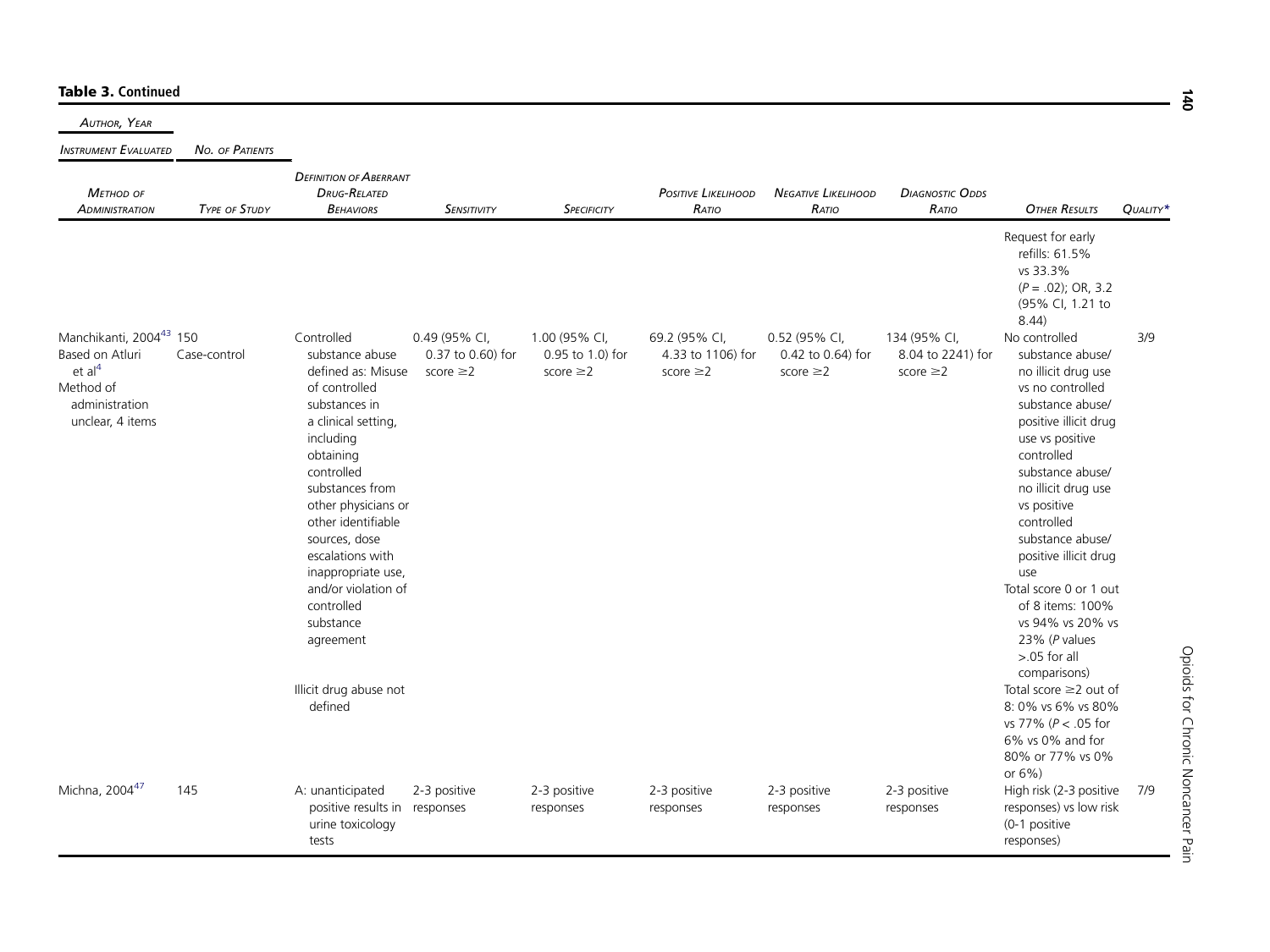#### Table 3. Continued

AUTHOR, YEAR

INSTRUMENT EVALUATEDNO. OF PATIENTS

| <b>METHOD OF</b><br><b>ADMINISTRATION</b>                                                                                                                  | TYPE OF STUDY             | <b>DEFINITION OF ABERRANT</b><br><b>DRUG-RELATED</b><br><b>BEHAVIORS</b>                                                                                                                                                                                                                               | <b>SENSITIVITY</b>                                                                                                    | SPECIFICITY                                                                                                           | <b>POSITIVE LIKELIHOOD</b><br>RATIO                                                                         | <b>NEGATIVE LIKELIHOOD</b><br>RATIO                                                                                   | <b>DIAGNOSTIC ODDS</b><br>RATIO                                                                                         | <b>OTHER RESULTS</b>                                                                                                                                                                                                       | QUALITY* |
|------------------------------------------------------------------------------------------------------------------------------------------------------------|---------------------------|--------------------------------------------------------------------------------------------------------------------------------------------------------------------------------------------------------------------------------------------------------------------------------------------------------|-----------------------------------------------------------------------------------------------------------------------|-----------------------------------------------------------------------------------------------------------------------|-------------------------------------------------------------------------------------------------------------|-----------------------------------------------------------------------------------------------------------------------|-------------------------------------------------------------------------------------------------------------------------|----------------------------------------------------------------------------------------------------------------------------------------------------------------------------------------------------------------------------|----------|
| Abuse questions<br>Items (3 questions)<br>Interviewer-                                                                                                     | Cross-sectional           | B: episodes of<br>lost or stolen<br>prescription                                                                                                                                                                                                                                                       |                                                                                                                       |                                                                                                                       |                                                                                                             |                                                                                                                       |                                                                                                                         |                                                                                                                                                                                                                            |          |
| administered.<br>3 items                                                                                                                                   |                           | C: multiple<br>unsanctioned<br>escalations in dose                                                                                                                                                                                                                                                     | A: 0.53 (95% CI,<br>$0.35$ to $0.71$ )                                                                                | A: 0.75 (95% CI,<br>$0.66$ to $0.83$ )                                                                                | A: 2.14 (95% CI,<br>1.36 to 3.39)                                                                           | A: 0.62 (95% CI,<br>$0.42$ to $0.92$ )                                                                                | A: 3.44 (95% CI,<br>1.54 to 7.71)                                                                                       | A: 38% vs 15%,<br>P < .05                                                                                                                                                                                                  |          |
|                                                                                                                                                            |                           | D: frequent<br>unscheduled pain<br>center or<br>emergency room<br>visits                                                                                                                                                                                                                               | B: 0.47 (95% CI,<br>$0.29$ to $0.65$ )                                                                                | B: 0.74 (95% CI,<br>$0.64$ to $0.81$ )                                                                                | B: 1.77 (95% CI,<br>1.09 to 2.85)                                                                           | B: 0.72 (95% CI,<br>$0.51$ to $1.02$ )                                                                                | B: 2.44 (95% CI,<br>1.10 to $5.44$ )                                                                                    | B: 33% vs 17%,<br>P < .05                                                                                                                                                                                                  |          |
|                                                                                                                                                            |                           | E: concern expressed C: 0.40 (95% CI,<br>by a significant<br>other about the<br>patient's use of<br>opioids                                                                                                                                                                                            | $0.25$ to $0.58$ )                                                                                                    | C: 0.72 (95% CI,<br>$0.63$ to $0.80$ )                                                                                | C: 1.46 (95% CI,<br>0.89 to 2.39)                                                                           | C: 0.82 (95% CI,<br>$0.62$ to $1.10$ )                                                                                | C: 1.77 (95% CI,<br>0.82 to 3.84)                                                                                       | C: 33% vs 22%,<br>P > .05                                                                                                                                                                                                  |          |
|                                                                                                                                                            |                           | F: excessive phone<br>calls                                                                                                                                                                                                                                                                            | D: 0.40 (95% CI,<br>$0.19$ to $0.64$ )<br>E: 0.44 (95% CI,<br>0.22 to 0.69)<br>F: 0.36 (95% CI,<br>$0.11$ to $0.69$ ) | D: 0.70 (95% CI,<br>$0.62$ to $0.78$ )<br>E: 0.71 (95% CI,<br>0.62 to 0.79)<br>F: 0.69 (95% CI,<br>$0.61$ to $0.77$ ) | D: 1.35 (95% CI,<br>0.74 to 2.46)<br>E: 1.53 (95% CI,<br>0.85 to 2.73)<br>F: 1.19 (95% CI,<br>0.52 to 2.70) | D: 0.85 (95% CI,<br>0.58 to 1.24)<br>E: 0.78 (95% CI,<br>$0.51$ to $1.20$ )<br>F: 0.92 (95% CI,<br>$0.58$ to $1.45$ ) | D: 1.59 (95% CI,<br>$0.61$ to $4.11$ )<br>E: 1.95 (95% CI,<br>$0.73$ to 5.19)<br>F: 1.30 (95% CI,<br>$0.38$ to $4.41$ ) | D: 18% vs 12%,<br>P > 0.05<br>E: 18% vs 10%,<br>P > .05<br>F: 9% vs 7%,<br>P > .05                                                                                                                                         |          |
| Wasan, 2007 <sup>64</sup><br>Psychiatric items<br>from the<br>Prescription Drug<br>Use Questionnaire<br>(PDUQ)<br>Interviewer-<br>administered,<br>5 items | 228<br>Prospective cohort | Drug Misuse<br>Index: Misuse or<br>abuse defined as<br>positive scores on<br>the self-reported<br>Screener and<br>Opioid Assessment<br>for Pain Patients<br>and the Current<br><b>Medication Misuse</b><br>Measure; or<br>positive scores on<br>the urine<br>toxicology screen<br>(presence of illicit | 0.74 (95% CI,<br>$0.63$ to $0.83$ )<br>for $\geq$ 2 items<br>on PDUQ                                                  | 0.57 (95% CI,<br>$0.48$ to $0.66$ )<br>for $\geq$ 2 items<br>on PDUQ                                                  | 1.72 (95% CI,<br>1.37 to 2.17)<br>for $\geq$ 2 items<br>on PDUQ                                             | 0.46 (95% CI,<br>$0.31$ to $0.67$ )<br>for $\geq$ 2 items<br>on PDUQ                                                  | 3.77 (95% CI,<br>$2.11$ to 6.72)<br>for $\geq$ 2 items<br>on PDUQ                                                       | High psychiatric<br>comorbidity (≥2<br>positive items of 5<br>psychiatric items<br>on the PDUQ) vs<br>low psychiatric<br>comorbidity (<2<br>positive items)<br>Drug Misuse Index<br>positive: 52% vs<br>22% ( $P < .001$ ) | 6/9      |

Chou et al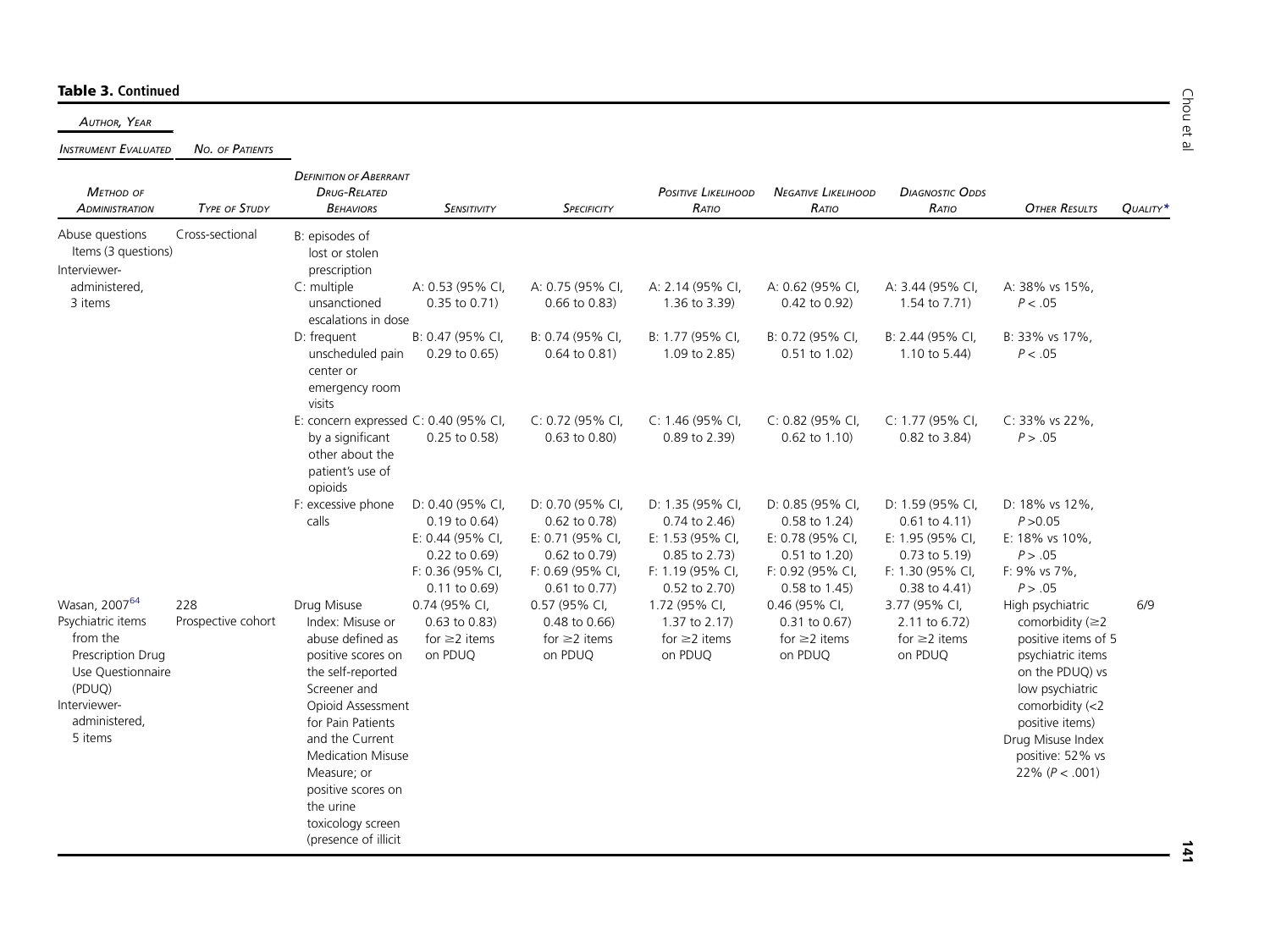| r |
|---|
| d |
|   |
| T |
|   |

|              |                                      |                                                                   | 49                                                                                                                                                                                                                                        |
|--------------|--------------------------------------|-------------------------------------------------------------------|-------------------------------------------------------------------------------------------------------------------------------------------------------------------------------------------------------------------------------------------|
|              |                                      | OTHER RESULTS QUALITY*                                            | None                                                                                                                                                                                                                                      |
|              |                                      | <b>DIAGNOSTIC ODDS</b><br>RATIO                                   | Not calculable                                                                                                                                                                                                                            |
|              |                                      | POSITIVE LIKELIHOOD NEGATIVE LIKELIHOOD<br>RATIO                  | Not calculable                                                                                                                                                                                                                            |
|              |                                      | RATIO                                                             |                                                                                                                                                                                                                                           |
|              |                                      | SPECIFICITY                                                       | 0.88 for ABC score 0.86 for ABC score Not calculable<br>=3 (confidence<br>not calculable)<br>intervals                                                                                                                                    |
|              |                                      | SENSITIVITY                                                       | =3 (confidence<br>not calculable)<br>intervals                                                                                                                                                                                            |
|              |                                      | <b>DEFINITION OF ABERRANT</b><br>DRUG-RELATED<br><b>BEHAVIORS</b> | you think patient is<br>using medications<br>yes or no to "Do<br>Interviewer's global<br>clinical judgment<br>a non-prescribed<br>appropriately?")<br>opioid) and the<br>Opioid Therapy<br>Questionnaire<br>Perception of<br>substance or |
|              |                                      | TYPE OF STUDY                                                     | 136                                                                                                                                                                                                                                       |
| AUTHOR, YEAR | INSTRUMENT EVALUATED NO. OF PATIENTS | ADMINISTRATION<br>Метнор оғ                                       | Addiction Behaviors Prospective cohort<br>Checklist (ABC)<br>administered,<br>Wu, 2006 <sup>68</sup><br>nterviewer-<br>20 items                                                                                                           |

**142 Community Community Community** Community Community Community Controller Chronic Noncancer Pain

of marijuana in urine was lower (11% vs 18%, P value not reported), but the prevalence of other illicit drugs was similar. A second study that appeared to be conducted in the same patient cohort found that institution of adherence monitoring (signed controlled substance agreement, periodic monitoring, periodic drug testing, pill counts, and education when necessary) was associated with a rate of controlled substance abuse of 9% (defined as receiving controlled substances from any place or source other than the prescribing physician), compared with 18% in an earlier cohort.<sup>[40](#page-15-0)</sup> Results of both of these studies are difficult to interpret because they used historical controls, did not report statistical significance of differences in rates of aberrant behaviors, did not describe monitoring protocols well, and did not describe how the monitoring protocols (and other factors) differed compared with the historical cohort. We identified no other studies that met the prespecified inclusion criteria.

## Accuracy or Effectiveness of Pill Counts, Limited Prescriptions, Monitoring Blood Levels, Prescription Drug Monitoring to Reduce Aberrant Drug-Related Behaviors

We identified no studies that met the prespecified inclusion criteria.

## Effectiveness of Monitoring at Different Intervals on Clinical Outcomes

We identified no studies that met the prespecified inclusion criteria.

## Effectiveness of Outcomes Assessment Tools on Clinical Outcomes

The Pain Assessment and Documentation Tool (PADT) was developed to assist clinicians in the evaluation and documentation of outcomes related to use of opioids in 4 key domains (analgesia, activities of daily living, adverse events, and aberrant drug-related behaviors). $52,53$  However, no study has evaluated the effect that using the PADT or any other outcomes assessment tool has on clinical outcomes.

## **Discussion**

\* See [Table](#page-12-0) 4 for complete quality criteria scores.

See Table 4 for complete quality criteria scores

Based on the findings from this systematic review of the literature, only limited evidence exists to determine optimal methods for prediction and identification of aberrant drug-related behaviors in patients with CNCP who are being considered for or are being prescribed chronic opioid therapy.

There is fair-to-poor evidence from 2 derivation studies that high scores on the SOAPP Version 1<sup>[7](#page-14-0)</sup> and the SOAPP- $R<sup>9</sup>$  instruments weakly increase the likelihood for any future aberrant drug-related behavior (PLRs, 2.90 [95% CI, 1.91 to 4.39] and 2.50 [95% CI, 1.93 to 3.24], respectively). Low scores on the SOAPP Version 1 moderately decrease the likelihood of aberrant drug-related behaviors (NLR, 0.13 [95% CI, 0.05 to 0.34]),<sup>[7](#page-14-0)</sup> and low scores on the SOAPP-R weakly decrease the likelihood (NLR, 0.29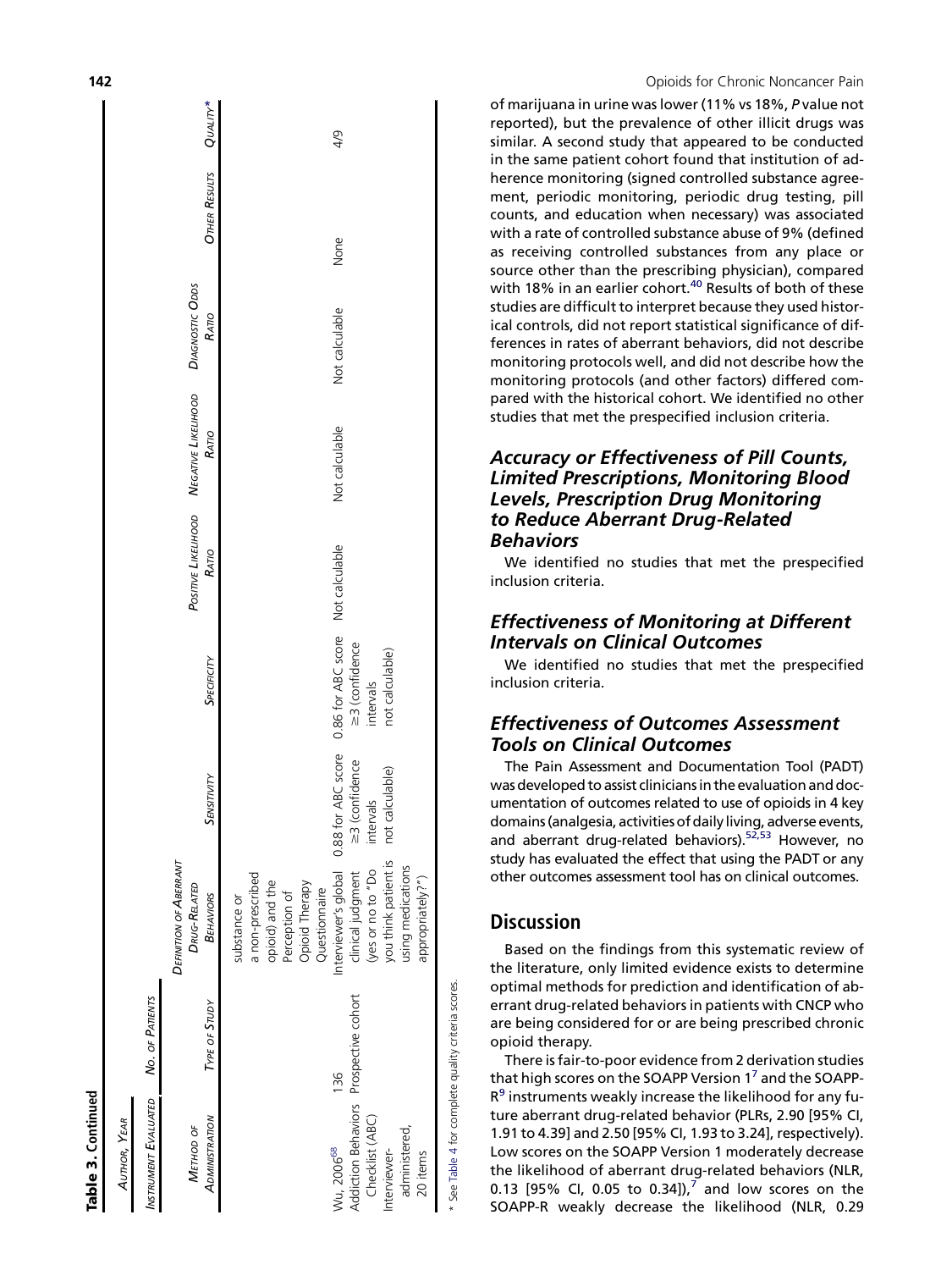<span id="page-12-0"></span>

| Aberrant drug-<br>assessed in all<br>Do not know<br>Do not know<br>Do not know<br>Do not know<br>behaviors<br>enrollees<br>related<br>Yes<br>Yes<br>yes<br>Yes<br>ş<br>RELATED BEHAVIORS<br>ABERRANT DRUG-<br>Used to Identify<br>Do not know<br>Do not know<br>APPROPRIATE<br>Сятеяи<br>Yes<br>$\frac{1}{2}$<br>Yes<br>Yes<br>Yes<br>Yes<br>$\frac{1}{2}$<br><b>RELATED BEHAVIORS</b><br>ABERRANT DRUG-<br>ОҒ МЕТНОД ҒОЯ<br>DESCRIPTION<br>DENTIFYING<br>ADEQUATE<br>yes<br>Yes<br>Yes<br>Yes<br>$\frac{1}{2}$<br>Yes<br>Yes<br>$\frac{1}{2}$<br>ş<br>APPROPRIATE<br>INCLUDED IN<br>INSTRUMENT<br><b>SCREENING</b><br>CRITERIA<br>Yes<br>Yes<br>Yes<br>Yes<br>Yes<br>Yes<br>Yes<br>Yes<br>Yes<br>OF SCREENING<br>DESCRIPTION<br>INSTRUMENT<br>ADEQUATE<br>Yes<br>Yes<br>Yes<br>Yes<br>Yes<br>Yes<br>Yes<br>Yes<br>$\frac{1}{2}$<br><b>DESCRIBES SEVERITY</b><br>AND UNDERLYING<br>Dose/Duration,<br>OF SYMPTOMS,<br>CONDITIONS<br>OPIOID<br>Yes<br>$\frac{1}{2}$<br>ş<br>$\frac{1}{2}$<br>Ş<br>Ş<br>$\frac{1}{2}$<br>ş<br>$\frac{1}{2}$<br>CONSECUTIVE SERIES<br>A RANDOM SUBSET<br>OF PATIENTS OR<br>Yes<br>Yes<br>Yes<br>$\frac{1}{2}$<br>Yes<br>Yes<br>yes<br>Yes<br>Ýes<br>OTHER THAN THE<br>TO DERIVE THE<br>POPULATION<br><b>INSTRUMENT</b><br>ONE USED<br>EVALUATES<br>$\frac{1}{2}$<br>yes<br>yes<br>yes<br>$\frac{1}{2}$<br>$\frac{1}{2}$<br>Yes<br>$\frac{1}{2}$<br>Holmes, 2006 <sup>27</sup><br>Michna, 2004 <sup>47</sup><br><b>AUTHOR/YEAR</b><br>Wasan, 2007 <sup>64</sup><br>Adams, 2004<br>Butler, 2007 <sup>8</sup><br>Atluri, 2004 <sup>4</sup><br>Manchikanti<br>Wu, 2006 <sup>68</sup><br>1998 <sup>15</sup><br>200443<br>Compton, |  | Table4. Quality* of Studies on Accuracy of Screeni |  | ing Instruments to Identify Aberrant Drug-Related Behaviors in Patients Prescribed Opioids |  |                  |                    |
|----------------------------------------------------------------------------------------------------------------------------------------------------------------------------------------------------------------------------------------------------------------------------------------------------------------------------------------------------------------------------------------------------------------------------------------------------------------------------------------------------------------------------------------------------------------------------------------------------------------------------------------------------------------------------------------------------------------------------------------------------------------------------------------------------------------------------------------------------------------------------------------------------------------------------------------------------------------------------------------------------------------------------------------------------------------------------------------------------------------------------------------------------------------------------------------------------------------------------------------------------------------------------------------------------------------------------------------------------------------------------------------------------------------------------------------------------------------------------------------------------------------------------------------------------------------------------------------------------------------------------------------------------------|--|----------------------------------------------------|--|--------------------------------------------------------------------------------------------|--|------------------|--------------------|
|                                                                                                                                                                                                                                                                                                                                                                                                                                                                                                                                                                                                                                                                                                                                                                                                                                                                                                                                                                                                                                                                                                                                                                                                                                                                                                                                                                                                                                                                                                                                                                                                                                                          |  |                                                    |  |                                                                                            |  |                  |                    |
|                                                                                                                                                                                                                                                                                                                                                                                                                                                                                                                                                                                                                                                                                                                                                                                                                                                                                                                                                                                                                                                                                                                                                                                                                                                                                                                                                                                                                                                                                                                                                                                                                                                          |  |                                                    |  |                                                                                            |  | BLINDED          |                    |
|                                                                                                                                                                                                                                                                                                                                                                                                                                                                                                                                                                                                                                                                                                                                                                                                                                                                                                                                                                                                                                                                                                                                                                                                                                                                                                                                                                                                                                                                                                                                                                                                                                                          |  |                                                    |  |                                                                                            |  | ASSESSMENT       |                    |
|                                                                                                                                                                                                                                                                                                                                                                                                                                                                                                                                                                                                                                                                                                                                                                                                                                                                                                                                                                                                                                                                                                                                                                                                                                                                                                                                                                                                                                                                                                                                                                                                                                                          |  |                                                    |  |                                                                                            |  | OF ABERRANT      |                    |
|                                                                                                                                                                                                                                                                                                                                                                                                                                                                                                                                                                                                                                                                                                                                                                                                                                                                                                                                                                                                                                                                                                                                                                                                                                                                                                                                                                                                                                                                                                                                                                                                                                                          |  |                                                    |  |                                                                                            |  | DRUG-RELATED     |                    |
|                                                                                                                                                                                                                                                                                                                                                                                                                                                                                                                                                                                                                                                                                                                                                                                                                                                                                                                                                                                                                                                                                                                                                                                                                                                                                                                                                                                                                                                                                                                                                                                                                                                          |  |                                                    |  |                                                                                            |  | <b>BEHAVIORS</b> | $Score$ ( $MAX$ 9) |
|                                                                                                                                                                                                                                                                                                                                                                                                                                                                                                                                                                                                                                                                                                                                                                                                                                                                                                                                                                                                                                                                                                                                                                                                                                                                                                                                                                                                                                                                                                                                                                                                                                                          |  |                                                    |  |                                                                                            |  | Do not know      | 6/9                |
|                                                                                                                                                                                                                                                                                                                                                                                                                                                                                                                                                                                                                                                                                                                                                                                                                                                                                                                                                                                                                                                                                                                                                                                                                                                                                                                                                                                                                                                                                                                                                                                                                                                          |  |                                                    |  |                                                                                            |  | Do not know      | 2/9                |
|                                                                                                                                                                                                                                                                                                                                                                                                                                                                                                                                                                                                                                                                                                                                                                                                                                                                                                                                                                                                                                                                                                                                                                                                                                                                                                                                                                                                                                                                                                                                                                                                                                                          |  |                                                    |  |                                                                                            |  | Do not know      | 5/9                |
|                                                                                                                                                                                                                                                                                                                                                                                                                                                                                                                                                                                                                                                                                                                                                                                                                                                                                                                                                                                                                                                                                                                                                                                                                                                                                                                                                                                                                                                                                                                                                                                                                                                          |  |                                                    |  |                                                                                            |  | Do not know      | 7/9                |
|                                                                                                                                                                                                                                                                                                                                                                                                                                                                                                                                                                                                                                                                                                                                                                                                                                                                                                                                                                                                                                                                                                                                                                                                                                                                                                                                                                                                                                                                                                                                                                                                                                                          |  |                                                    |  |                                                                                            |  | Do not know      | 49                 |
|                                                                                                                                                                                                                                                                                                                                                                                                                                                                                                                                                                                                                                                                                                                                                                                                                                                                                                                                                                                                                                                                                                                                                                                                                                                                                                                                                                                                                                                                                                                                                                                                                                                          |  |                                                    |  |                                                                                            |  | Do not know      | 3/9                |
|                                                                                                                                                                                                                                                                                                                                                                                                                                                                                                                                                                                                                                                                                                                                                                                                                                                                                                                                                                                                                                                                                                                                                                                                                                                                                                                                                                                                                                                                                                                                                                                                                                                          |  |                                                    |  |                                                                                            |  | Do not know      | 2/0                |
|                                                                                                                                                                                                                                                                                                                                                                                                                                                                                                                                                                                                                                                                                                                                                                                                                                                                                                                                                                                                                                                                                                                                                                                                                                                                                                                                                                                                                                                                                                                                                                                                                                                          |  |                                                    |  |                                                                                            |  | Do not know      | 6/9                |
|                                                                                                                                                                                                                                                                                                                                                                                                                                                                                                                                                                                                                                                                                                                                                                                                                                                                                                                                                                                                                                                                                                                                                                                                                                                                                                                                                                                                                                                                                                                                                                                                                                                          |  |                                                    |  |                                                                                            |  | Do not know      | 4/9                |

\* See Appendix 2 for description of quality criteria.

See Appendix 2 for description of quality criteria

[[9](#page-14-0)5% CI, 0.18 to 0.46]). $9$  Because the confidence intervals overlap, it is uncertain that the revised version improves diagnostic accuracy. Another study found the SOAPP Version 1 to be poorly predictive, but it is difficult to interpret due to methodological shortcomings. $2$  Categorization of patients as high or low risk using the ORT instrument strongly affects the likelihood of future aberrant drug-related behaviors (PLR, 14.3 [95% CI, 5.35 to 38.4] and 0.08 [95% CI, 0.01 to 0.62], respectively).<sup>[66](#page-15-0)</sup> However, evidence on the ORT is limited to one lowerquality study and requires verification.

Limited evidence also exists to guide decisions regarding optimal monitoring strategies. There is fair-to-poor evidence from one derivation study that scores on the COMM weakly predict absence or presence of any current aberrant drug-related behavior (PLR, 2.77 [95% CI, 2.06 to 3.72]) and NLR, 0.35 [95% CI, 0.24 to 0.52]).<sup>[8](#page-14-0)</sup> Studies of other monitoring instruments either did not report diagnostic accuracy,  $1,15,27$  found diagnostic accuracy to be poor,[47,64](#page-15-0) or are difficult to interpret due to important methodological shortcomings.[4,43,68](#page-14-0) For example, although a study of the ABC instrument appeared to show superior test performance compared with the COMM, it used as its reference standard for aberrant drug-related behaviors a subjective question of uncertain validity and reliability (''Do you think patient is using medications appropriately?'').[68](#page-15-0) In addition, if this single question were truly a valid reference standard for aberrant drug-related behaviors, a more complex screening instrument would not be necessary.

Several aspects of studies reviewed made it difficult to interpret results. First, all studies had methodological shortcomings, decreasing confidence in their results. For example, higher-quality studies of the SOAPP Version 1,<sup>7</sup> SOAPP-R, $9$  and COMM $8$  derived and validated the instruments in the same population. Estimates of diagnostic accuracy from such derivation studies can be inflated using this methodology because the most predictive items in the derivation population are retrospectively selected to be included in the instrument and tested for validity in the same population. $45$  The same items may not be equally predictive when applied prospectively to other populations. Similarly, threshold values for classifying results of the screening instrument as positive or negative are selected on a post hoc basis to maximize sensitivity and specificity in a derivation population, but may not perform as well when applied prospectively to other populations. Verification of diagnostic test performance of previously derived instruments in other populations and settings using prespecified thresholds is needed. Second, use of poorly standardized criteria to define aberrant drug-related behaviors is problematic, as it makes comparisons of results across studies difficult. In addition, because the methods used to define aberrant drug-related behaviors did not distinguish relatively less serious from more serious behaviors or identify the reasons for such behaviors, the clinical importance of their identification is unclear. Third, most studies were performed in pain clinic settings, and results may not be directly applicable to primary care or other settings. Furthermore, both of the higher-quality prospective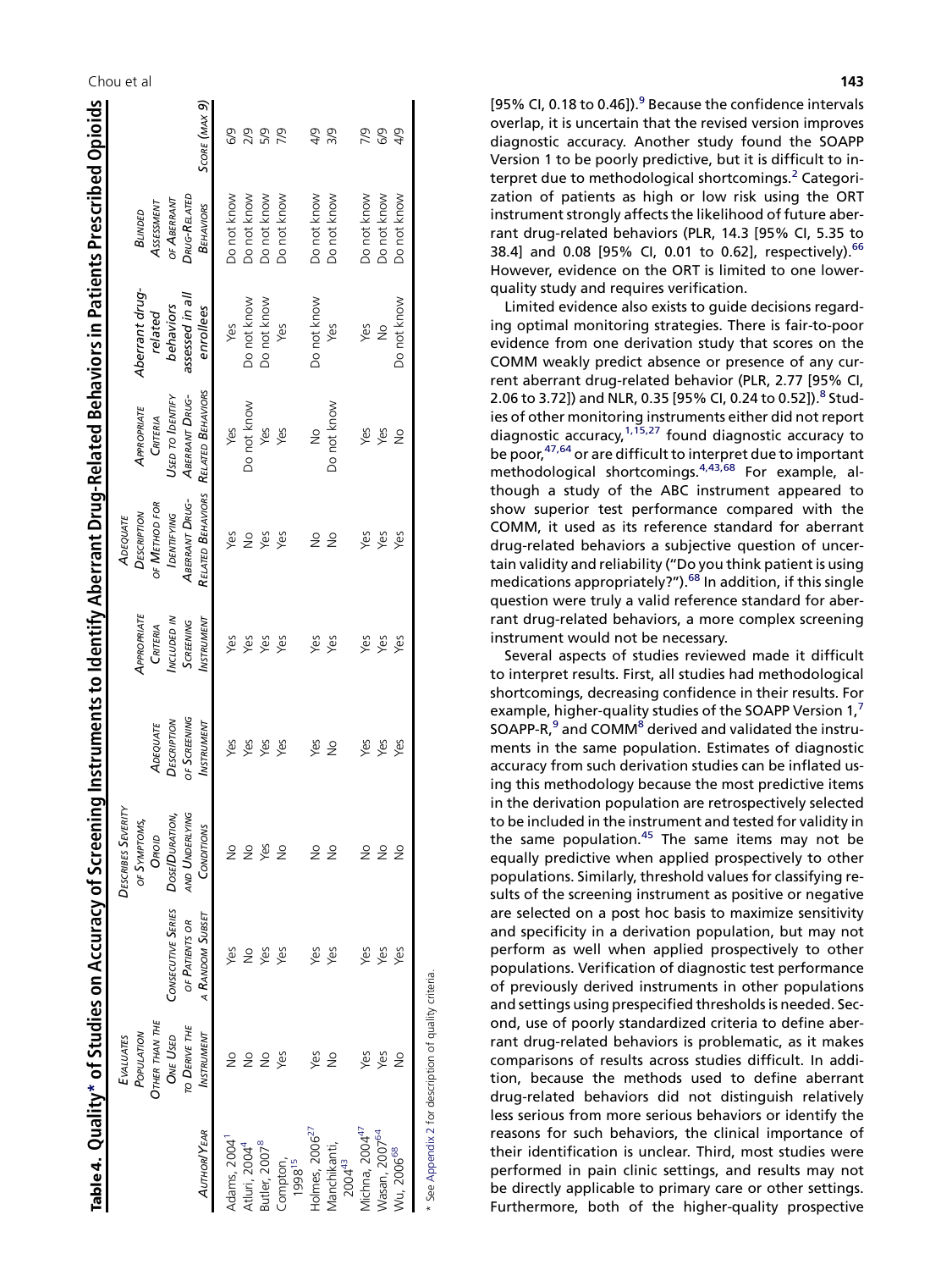<span id="page-13-0"></span>Even if multiple higher-quality studies were to show that a risk prediction or monitoring instrument is highly accurate for predicting or identifying aberrant drug-related behaviors, it does not necessarily mean that it will improve clinical outcomes. The effects of using such an instrument depend not only on its diagnostic accuracy, but also on the seriousness of the behaviors identified; how well the behaviors correlate with actual drug abuse, addiction, or diversion; how applying the instrument influences clinical decision-making; and how those clinical decisions affect patient outcomes.<sup>[58](#page-15-0)</sup> Studies showing that use of a risk prediction or monitoring instrument alters clinician behavior and improves patient outcomes would provide strong evidence to support its use. At this time, no such studies are available.

We identified no reliable data on the accuracy of urine drug screening, pill counts, or prescription drug monitoring programs to identify aberrant drug-related behaviors, or on effects of using such interventions on patient outcomes. No study evaluated effects of different monitoring intervals on patient outcomes, or on effects of different methods to assess and document outcomes.

Our systematic review has some potential limitations. We excluded non-English language studies, as well as unpublished studies and studies published only as abstracts. However, language restrictions do not necessarily lead to biased findings,<sup>[48](#page-15-0)</sup> and we are not aware of non-English language or unpublished studies likely to change any of our main conclusions. In addition, the quality of unpublished studies is often difficult to assess due to incomplete reporting, and results can change between initial presentation and final journal publication[.62](#page-15-0) We also limited the scope of this article to risk prediction and monitoring as they pertain to aberrant drug-related behaviors. Evidence on other important components of a comprehensive benefit-to-harm evaluation such as assessing likelihood of therapeutic benefits, adverse effects, or opioid responsiveness (analgesia or symptom relief achievable with tolerable adverse effects) is reviewed elsewhere.<sup>13</sup>

A strength of our review is that we calculated unreported sensitivities, specificities, and likelihood ratios (as well as corresponding confidence intervals) when data were available to do so. This provides quantitative information with which to compare diagnostic test characteristics across studies, shows precision of the estimates, and facili-

## References

1. Adams LL, Gatchel RJ, Robinson RC, Polatin P, Gajraj N, Deschner M, Noe C: Development of a self-report screening instrument for assessing potential opioid medication misuse in chronic pain patients. J Pain Symptom Manage 27: 440-459, 2004

tates evaluations of how the application of the instruments might influence clinical decision-making. For example, in a population with a pre-test prevalence for aberrant drug-related behaviors after starting opioid therapy of 3%,<sup>55</sup> the post-test probability after a high score on either the SOAPP Version 1 or the SOAPP-R would be 7% to 8% using likelihood ratio estimates.<sup>7,9</sup> Low scores on either SOAPP instrument would decrease the post-test probability to below 1%. With the ORT instrument, categorization as high risk would increase the post-test probability to 31%, and categorization as low risk would decrease the post-test probability to 0.2%.<sup>66</sup> The clinical utility of risk prediction and monitoring instruments depends on whether shifts from pre- to post-test probabilities would cross thresholds likely to alter clinical decision-making, and will vary depending on the population.<sup>29</sup> In a higherrisk population with a 20% pre-test probability for aberrant drug-related behaviors, the post-test probability after a high score on either SOAPP instrument would be around 40%, and after a low score 3% to 7%.

Use of opioids for CNCP is steadily increasing.<sup>[10](#page-14-0)</sup> Clinicians are in need of high-quality evidence to help guide decisions regarding patient selection and monitoring during opioid therapy. Available evidence on prediction and identification of aberrant drug-related behaviors is limited by sparse data, presence of methodological shortcomings, and absence of evidence on effects of different assessment and monitoring methods on clinical outcomes. Future research should avoid the methodological shortcomings of previously published studies, use standardized definitions for clinically relevant aberrant drug-related behaviors, externally validate previously derived instruments, and evaluate how using these instruments affects patient outcomes. Other important research needs are to evaluate effects of different monitoring intervals on patient outcomes and to evaluate the accuracy and effectiveness of urine drug screens, pill counts, and prescription monitoring programs.

## Acknowledgments

The authors thank Laurie Hoyt Huffman for reviewing literature and data abstraction; Rongwei Fu for performing statistical analyses; and Jayne Schablaske, Michelle Pappas, and Tracy Dana for administrative support with this manuscript.

## Supplementary Data

Supplementary data accompanying this article is available online at [www.jpain.org](http://www.jpain.org), [www.sciencedirect.com,](http://www.sciencedirect.com) and at [doi:10.1016/j.jpain.2008.10.009.](http://dx.doi.org/doi:10.1016/j.jpain.2008.10.009) The supplementary data include Appendices 1–4.

2. Akbik H, Butler SF, Budman SH, Fernandez K, Katz NP, Jamison RN: Validation and clinical application of the screener and opioid assessment for patients with pain (SOAPP). J Pain Symptom Manage 32:287-293, 2006

3. Allan L, Richarz U, Simpson K, Slappendel R: Transdermal fentanyl versus sustained release oral morphine in strong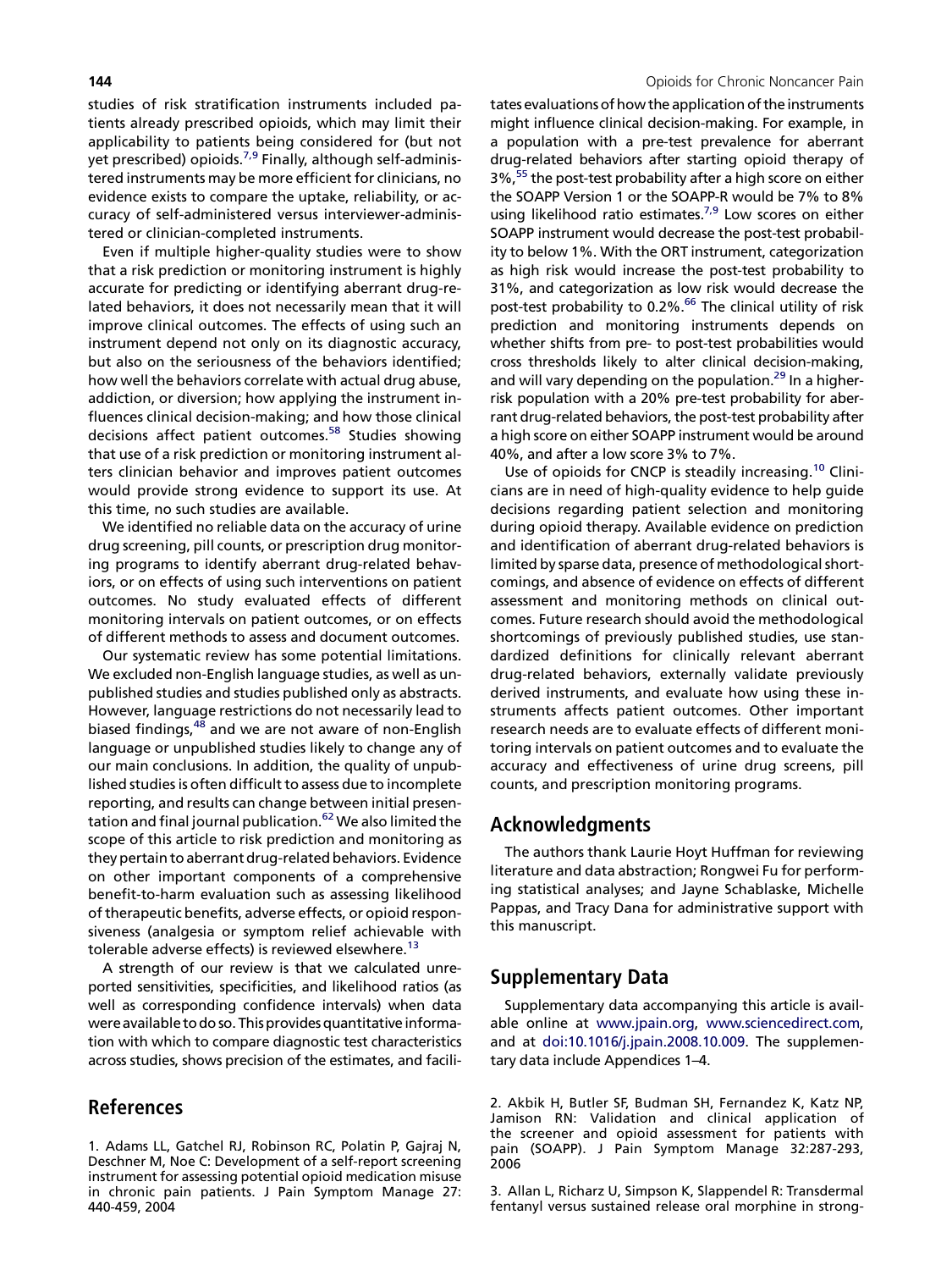<span id="page-14-0"></span>Chou et al **145** 

opioid naive patients with chronic low back pain. Spine 30: 2484-2490, 2005

4. Atluri SL, Sudarshan G: Development of a screening tool to detect the risk of inappropriate prescription opioid use in patients with chronic pain. Pain Physician 7:333-338, 2004

5. Belgrade MJ, Schamber CD, Lindgren BR: The DIRE score: Predicting outcomes of opioid prescribing for chronic pain. J Pain 7:671-681, 2006

6. British Pain Society: Recommendations for the appropriate use of opioids for persistent non-cancer pain (the first revised edition). London: The British Pain Society, March 2005

7. Butler SF, Budman SH, Fernandez K, Jamison RN: Validation of a screener and opioid assessment measure for patients with chronic pain. Pain 112:65-75, 2004

8. Butler SF, Budman SH, Fernandez KC, Houle B, Benoit C, Katz N, Jamison RN: Development and validation of the current opioid misuse measure. Pain 130:144-156, 2007

9. Butler SF, Fernandez K, Benoit C, Budman SH, Jamison RN: Validation of the revised screener and opioid assessment for patients with pain (SOAPP-R). J Pain 9: 360-372, 2008

10. Caudill-Slosberg MA, Schwartz LM, Woloshin S: Office visits and analgesic prescriptions for musculoskeletal pain in US: 1980 vs 2000. Pain 109:514-519, 2004

11. Chabal C, Erjavec MK, Jacobson L, Mariano A, Chaney E: Clinical criteria, incidence, and predictors. Clin J Pain 13: 150-155, 1997

12. Chou C, Fanciullo G, Fine P, Adler J, Ballantyne J, Davies P, Donovan M, Fishbain D, Foley K, Fudin J, Gilson A, Kelter A, Mauskop A, O'Connor P, Passik S, Pasternak G, Portenoy R, Rich B, Roberts R, Saper J, Todd K, Miaskowski C, for the American Pain Society-American Academy of Pain Medicine Opioids Guidelines Panel. Clinical guidelines for the use of chronic opioid therapy in chronic noncancer pain. J Pain 10:113-130, 2009

13. Chou R, Huffman L. The use of opioids for chronic non-cancer pain: Evidence review. Glenview, IL: American Pain Society, 2009

14. Coambs R: A new screening instrument for identifying potential opioid abusers in the management of chronic nonmalignant pain with general medical practice. Pain Res Manag 1:155-162, 1996

15. Compton P, Darakjian J, Miotto K: Screening for addiction in patients with chronic pain and ''problematic'' substance use: Evaluation of a pilot assessment tool. J Pain Symptom Manage 16:355-363, 1998

16. Edlund MJ, Steffick D, Hudson T, Harris KM, Sullivan M: Risk factors for clinically recognized opioid abuse and dependence among veterans using opioids for chronic noncancer pain. Pain 129:355-362, 2007

17. Fishbain DA, Cutler RB, Rosomoff HL, Rosomoff RS: Validity of self-reported drug use in chronic pain patients. Clin J Pain 15:184-191, 1999

18. Fishman SM, Wilsey B, Yang J, Reisfield GM, Bandman TB, Borsook D: Adherence monitoring and drug surveillance in chronic opioid therapy. J Pain Sympt Manage 20:293-307, 2000

19. Fleming MF, Balousek SL, Klessig CL, Mundt MP, Brown DD: Substance use disorders in a primary care sample receiving daily opioid therapy. J Pain 8:573-582, 2007

20. Friedman R, Li V, Mehrotra D: Treating pain patients at risk: Evaluation of a screening tool in opioid-treated pain patients with and without addiction. Pain Med 4:182-185, 2003

21. Furlan AD, Sandoval JA, Mailis-Gagnon A, Tunks E: Opioids for chronic noncancer pain: A meta-analysis of effectiveness and side effects. CMAJ 174:1589-1594, 2006

22. Graziotti P, Goucke R: The use of oral opioids in patients with chronic nonmalignant pain: Management strategies. Med J Austr 167:30-34, 1997

23. Gustorff B: Intravenous opioid testing in patients with chronic non-cancer pain. Eur J Pain 9:123-125, 2005

24. Hariharan J, Lamb G, Neuner J: Long-term opioid contract use for chronic pain management in primary care practice: A five year experience. J Gen Intern Med 22:485-490, 2007

25. Harris RP, Helfand M, Woolf SH, Lohr KN, Mulrow CD, Teutsch SM, Atkins D: Current methods of the third US Preventive Services Task Force. Am J Prev Med 20:21-35, 2001

26. Hojsted J, Sjogren P: Addiction to opioids in chronic pain patients: A literature review. Eur J Pain 11:490-518, 2007

27. Holmes CP, Gatchel RJ, Adams LL, Stowell AW, Hatten A, Noe C, Lou L: An opioid screening instrument: Long-term evaluation of the utility of the pain medication questionnaire. Pain Pract 6:74-88, 2006

28. Ives TJ, Chelminski PR, Hammett-Stabler CA, Malone RM, Perhac JS, Potisek NM, Shilliday BB, DeWalt DA, Pignone MP: Predictors of opioid misuse in patients with chronic pain: A prospective cohort study. BMC Health Serv Res 6:46, 2006

29. Jaeschke R: Users' guide to the medical literature, III: How to use an article about diagnostic test, B: What are the results and will they help me in caring for my patients? JAMA 271:703-707, 1994

30. Jaeschke R, Guyatt GH, Sackett DL: Users' guides to the medical literature, III: How to use an article about a diagnostic test, B: What are the results and will they help me in caring for my patients? JAMA 271:703-707, 1994

31. Jovey RD, Ennis J, Gardner-Nix J, Goldman B, Hays H, Lynch M, Moulin D: Use of opioid analgesics for the treatment of chronic noncancer pain: A consensus statement and guidelines from the Canadian Pain Society, 2002. Pain Res Manag 8:3A–28A, 2003

32. Kalman S, Osterberg A, Sorensen J, Boivie J, Bertler A: Morphine responsiveness in a group of well-defined multiple sclerosis patients: A study with iv morphine. Eur J Pain 6:69-80, 2002

33. Kalso E, Allan L, Dellemijn PL, Faura CC, Ilias WK, Jensen TS, Perrot S, Plaghki LH, Zenz M: European Federation of Chapters of the International Association for the Study of Pain. Recommendations for using opioids in chronic non-cancer pain. Eur J Pain 7:381-386, 2003

34. Kalso E, Edwards JE, Moore RA, McQuay HJ: Opioids in chronic non-cancer pain: Systematic review of efficacy and safety. Pain 112:372-380, 2004

35. Katz N, Fanciullo GJ: Role of urine toxicology testing in the management of chronic opioid therapy. Clin J Pain 18: S76-S82, 2002

36. Lijmer JG, Mol BW, Heisterkamp S, Bonsel GJ, Prins MH, van der Meulen JH, Bossuyt PM: Empirical evidence of design-related bias in studies of diagnostic tests. JAMA 282: 1061-1066, 1999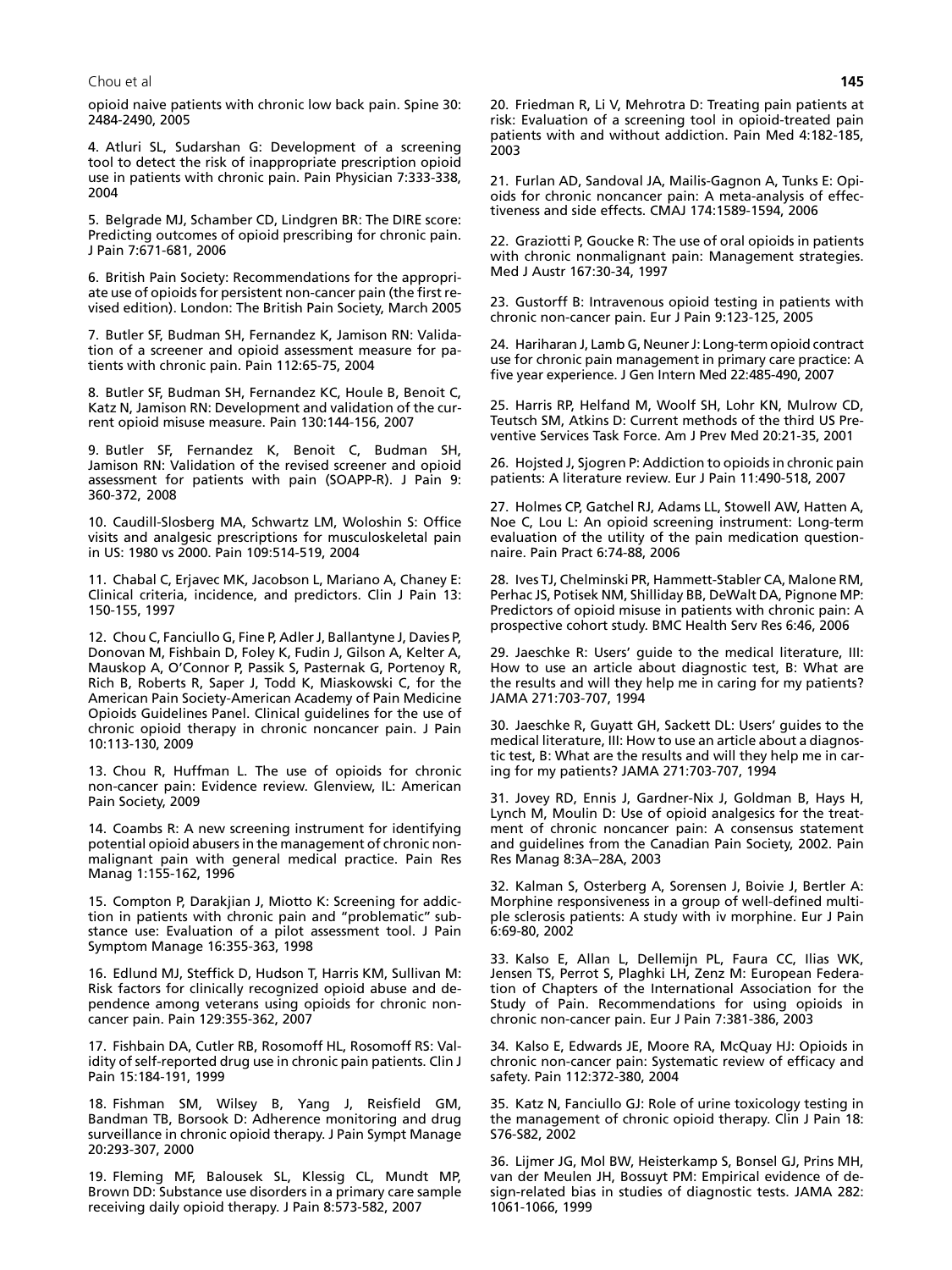<span id="page-15-0"></span>**146 Community Community Community Community Community Community Community Community Community Community Community Community Community Community Community Community Community Community Community Community Community Commu** 

37. Mahowald ML, Singh JA, Majeski P: Opioid use by patients in an orthopedics spine clinic. Arthritis Rheum 52: 312-321, 2005

38. Manchikanti L, Cash KA, Damron KS, Manchukonda R, Pampati V, McManus CD: Controlled substance abuse and illicit drug use in chronic pain patients: An evaluation of multiple variables. Pain Physician 9:215-225, 2006

39. Manchikanti L, Giordano J, Boswell MV, Fellows B, Manchukonda R, Pampati V: Psychological factors as predictors of opioid abuse and illicit drug use in chronic pain patients. J Opioid Manage 3:89-100, 2007

40. Manchikanti L, Manchukonda R, Damron KS, Brandon D, McManus CD, Cash K: Does adherence monitoring reduce controlled substance abuse in chronic pain patients? Pain Physician 9:57-60, 2006

41. Manchikanti L, Manchukonda R, Pampati V, Damron KS, Brandon DE, Cash KA, McManus CD: Does random urine drug testing reduce illicit drug use in chronic pain patients receiving opioids? Pain Physician 9:123-129, 2006

42. Manchikanti L, Pampati V, Damron KS, Beyer CD, Barnhill RC: Prevalence of illicit drug use in patients without controlled substance abuse in interventional pain management. Pain Physician 6:173-178, 2003

43. Manchikanti L, Pampati V, Damron KS, McManus CD: Evaluation of variables in illicit drug use: Does a controlled substance abuse screening tool identify illicit drug use? Pain Physician 7:71-75, 2004

44. Maruta T, Swanson DW, Finlayson RE: Drug abuse and dependency in patients with chronic pain. Mayo Clin Proc 54:241-244, 1979

45. McGinn TG, Guyatt GH, Wyer PC, Naylor CD, Stiell IG, Richardson WS: Users' guides to the medical literature XXII: How to use articles about clinical decision rules. JAMA 284:79-84, 2000

46. Michna E, Jamison RN, Pham L-D, Ross EL, Janfaza D, Nedeljkovic SS, Narang S, Palombi D, Wasan AD: Urine toxicology screening among chronic pain patients on opioid therapy: frequency and predictability of abnormal findings. Clin J Pain 23:173-179, 2007

47. Michna E, Ross EL, Hynes WL, Nedeljkovic SS, Soumekh S, Janfaza D, Palombi D, Jamison RN: Predicting aberrant drug behavior in patients treated for chronic pain: importance of abuse history. J Pain Sympt Manage 28:250-258, 2004

48. Moher D, Pham B, Klassen TP, Schulz KF, Berlin JA, Jadad AR, Liberati A: What contributions do languages other than English make on the results of meta-analyses? J Clin Epidemiol 53:964-972, 2000

49. Moore RA, McQuay HJ: Prevalence of opioid adverse events in chronic non-malignant pain: Systematic review of randomised trials of oral opioids. Arthritis Res Ther 7: R1046-R1051, 2005

50. Noble M, Tregear SJ, Treadwell JR, Schoelles K: Longterm opioid therapy for chronic noncancer pain: A systematic review and meta-analysis of efficacy and safety. J Pain Sympt Manage 35:214-228, 2008

51. Passik SD, Kirsh KL: The need to identify predictors of aberrant drug-related behavior and addiction in patients being treated with opioids for pain. Pain Med 4:186-189, 2003

52. Passik SD, Kirsh KL, Whitcomb L, Portenoy RK, Katz NP, Kleinman L, Dodd SL, Schein JR: A new tool to assess and

document pain outcomes in chronic pain patients receiving opioid therapy. Clin Ther 26:552-561, 2004

53. Passik SD, Kirsh KL, Whitcomb L, Schein JR, Kaplan MA, Dodd SL, Kleinman L, Katz NP, Portenoy RK: Monitoring outcomes during long-term opioid therapy for noncancer pain: Results with the Pain Assessment and Documentation Tool. J Opioid Manag 1:257-266, 2005

54. Phillips JE, Bogema S, Fu P, Furmaga W, Wu AHB, Zic V, Hammett-Stabler C: Signify ER Drug Screen Test evaluation: Comparison to triage drug of abuse panel plus tricyclic antidepressants. Clin Chim Acta 328:31-38, 2003

55. Portenoy RK, Farrar JT, Backonja M-M, Cleeland CS, Yang K, Friedman M, Colucci SV, Richards P: Long-term use of controlled-release oxycodone for noncancer pain: Results of a 3-year registry study. Clin J Pain 23:287-299, 2007

56. Portenoy RK: Opioid therapy for chronic nonmalignant pain: A review of the critical issues. J Pain Symptom Manage 11:203-217, 1996

57. Reid MC, Engles-Horton LL, Weber MB, Kerns RD, Rogers EL, O'Connor PG: Use of opioid medications for chronic noncancer pain syndromes in primary care. J Gen Intern Med 17:173-179, 2002

58. Reilly BM, Evans AT: Translating clinical research into clinical practice: Impact of using prediction rules to make decisions. Ann Intern Med 144:201-209, 2006

59. Schieffer BM, Pham Q, Labus J, Baria A, Van Vort W, Davis P, Davis F, Naliboff BD: Pain medication beliefs and medication misuse in chronic pain. J Pain 6:620-629, 2005

60. Sorensen J, Kalman S, Tropp H, Bengtsson M: Can a pharmacological pain analysis be used in the assessment of chronic low back pain? Eur Spine J 5:236-242, 1996

61. Management of Opioid Therapy for Chronic Pain Working Group: VA/DoD Clinical Practical Guidelines for the management of opioid therapy for chronic pain. Contract No: V101(93)P-1633(version 1.0), 2003

62. Toma M, McAlister FA, Bialy L, Adams DB, Vandermeer B, Armstrong PW: Transition from meeting abstract to fulllength journal article for randomized controlled trials. JAMA 295:1281-1287, 2006

63. Turk DC, Swanson KS, Gatchel RJ: Predicting opioid misuse by chronic pain patients: A systematic review and literature synthesis. Clin J Pain 24:497-508, 2008

64. Wasan AD, Butler SF, Budman SH, Benoit C, Fernandez K, Jamison RN: Psychiatric history and psychologic adjustment as risk factors for aberrant drug-related behavior among patients with chronic pain. Clin J Pain 23:307-315, 2007

65. Wasan AD, Davar G, Jamison R: The association between negative affect and opioid analgesia in patients with discogenic low back pain. Pain 117:450-461, 2005

66. Webster LR, Webster RM: Predicting aberrant behaviors in opioid-treated patients: Preliminary validation of the Opioid Risk Tool. Pain Med 6:432-442, 2005

67. Whiting P, Rutjes A, Reitsma J, Glas A, Bossuyt P, Kleijnen J: Sources of variation and bias in studies of diagnostic accuracy: A systematic review. Ann Intern Med 140: 189-202, 2004

68. Wu SM, Compton P, Bolus R, Schieffer B, Pham Q, Baria A, Van Vort W, Davis F, Shekelle P, Naliboff BD: The addiction behaviors checklist: Validation of a new clinicianbased measure of inappropriate opioid use in chronic pain. J Pain Symp Manage 32:342-351, 2006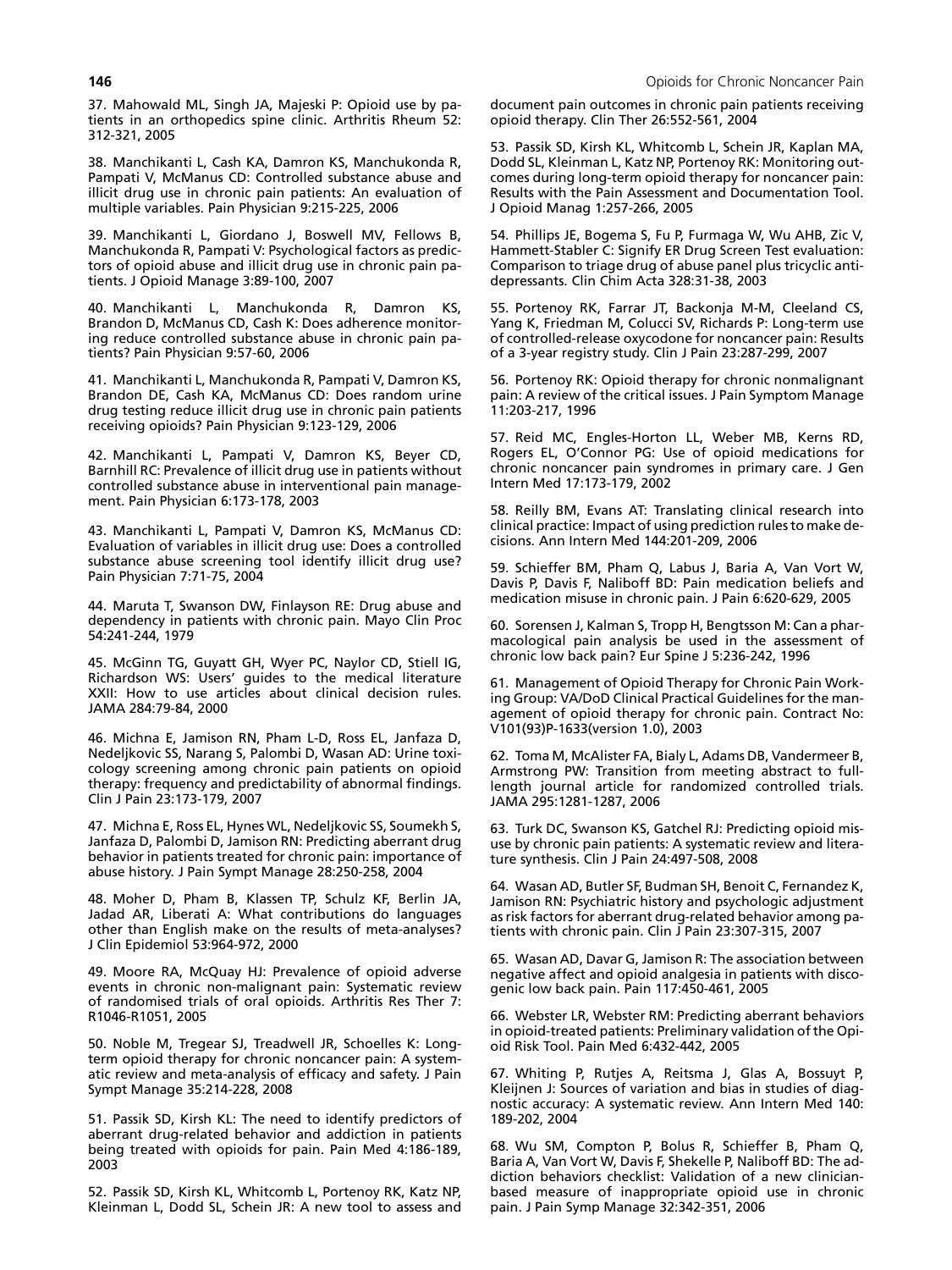## Appendix 1. Search Srategies

#### COCHRANE DATABASES

#### Cochrane Database of Systematic Reviews (CDSR), Through 3rd Quarter 2008

- 1. opioid\$.mp.
- 2. narcotic\$.mp.
- 3. (alfentanil or *α*-prodine or β-casomorphins or buprenorphine or carfentanil or codeine or deltorphin or dextromethorphan or dezocine or dihydrocodeine or dihydromorphine or enkephalin\$ or ethylketocyclazocine or ethylmorphine or etorphine or fentanyl or heroin or hydrocodone or hydromorphone or ketobemidone or levorphanol or lofentanil or meperidine or meptazinol or methadone or methadyl acetate or morphine or nalbuphine or opium or oxycodone or oxymorphone or pentazocine or phenazocine or phenoperidine or pirinitramide or promedol or propoxyphene or remifentanil or sufentanil or tilidine or tramadol).mp.
- 4. or/1-3.
- 5. (((intract\$ or chronic\$ or severe\$ or unbearabl\$) adj3 pain\$) or agony or agoniz\$).mp.
- 6. 4 and 5.
- 7. (back or spin\$).mp. [mp = title, short title, abstract, full text, keywords, caption text].
- 8. 6 and 7.
- 9. from 8 keep 1-66.
- 10. from 8 keep 1-66.
- 11. from 8 keep 1-66 (66).

#### Cochrane Central Register of Controlled Trials (CCRCT), Through 3rd Quarter 2008

- Basic search strategy
- 1. exp Narcotics/
- 2. exp Analgesics, Opioid/
- 3. narcotic\$.mp.
- 4. opioid\$.mp.
- 5. or/1-4).
- 6. (((intract\$ or chronic\$ or severe\$ or unbearabl\$) adj3 pain\$) or agony or agoniz\$).mp.
- 7. 5 and 6 (921).

#### Specific Searches (Each Search Combined the Basic Search Strategy With the Additional Steps Shown)

- Studies on Risk Prediction and Monitoring
- 8. exp ''Sensitivity and Specificity''/
- 9. Prognosis/
- 10. exp risk/
- 11. ''outcome and process assessment (health care)''/ or ''outcome assessment (health care)''/ or ''process assessment (health care)''/
- 12. diagnostic accuracy.mp.
- 13. receiver operating characteristic.mp. or ROC Curve/
- 14. 7 and (or/8-13).
- 15. from 14 keep 1-32 (32).

#### Studies on Abuse

- 8. exp Patient Compliance/
- 9. exp Health Services Misuse/
- 10. exp ''drug and narcotic control''/
- 11. or/8-10.
- 12. (abuse\$ or abusing or misus\$ or diversion\$ or divert\$).mp.
- 13. exp Substance-Related Disorders/
- 14. 7 and (or/8-13).
- 15. from 14 keep 1-25 (25).

#### Studies on Pill Counts and Prescription Drug Monitoring

- 8. ((medication\$ or opioid\$ or pain\$) adj7 (contract\$ or agree\$)).mp.
- 9. exp Drug Monitoring/
- 10. (adher\$ adj5 monitor\$).mp.
- 11. ((pill or pills or tablet\$ or dose or doses or prescript\$) adj7 (limit\$ or count\$ or ration\$ or monitor\$)).mp.
- 12. 7 and (or/8-11).
- 13. from 12 keep 1-23 (23).

#### Studies on Urine Drug Screening

- 8. exp Substance Abuse Detection/ (211).
- 9. (urine adj7 (screen\$ or test\$ or detect\$)).mp. (998).
- 10. 8 or 9 (1154).
- 11. 7 and 10 (1).
- 12. from 11 keep 1 (1).
- Search Strategies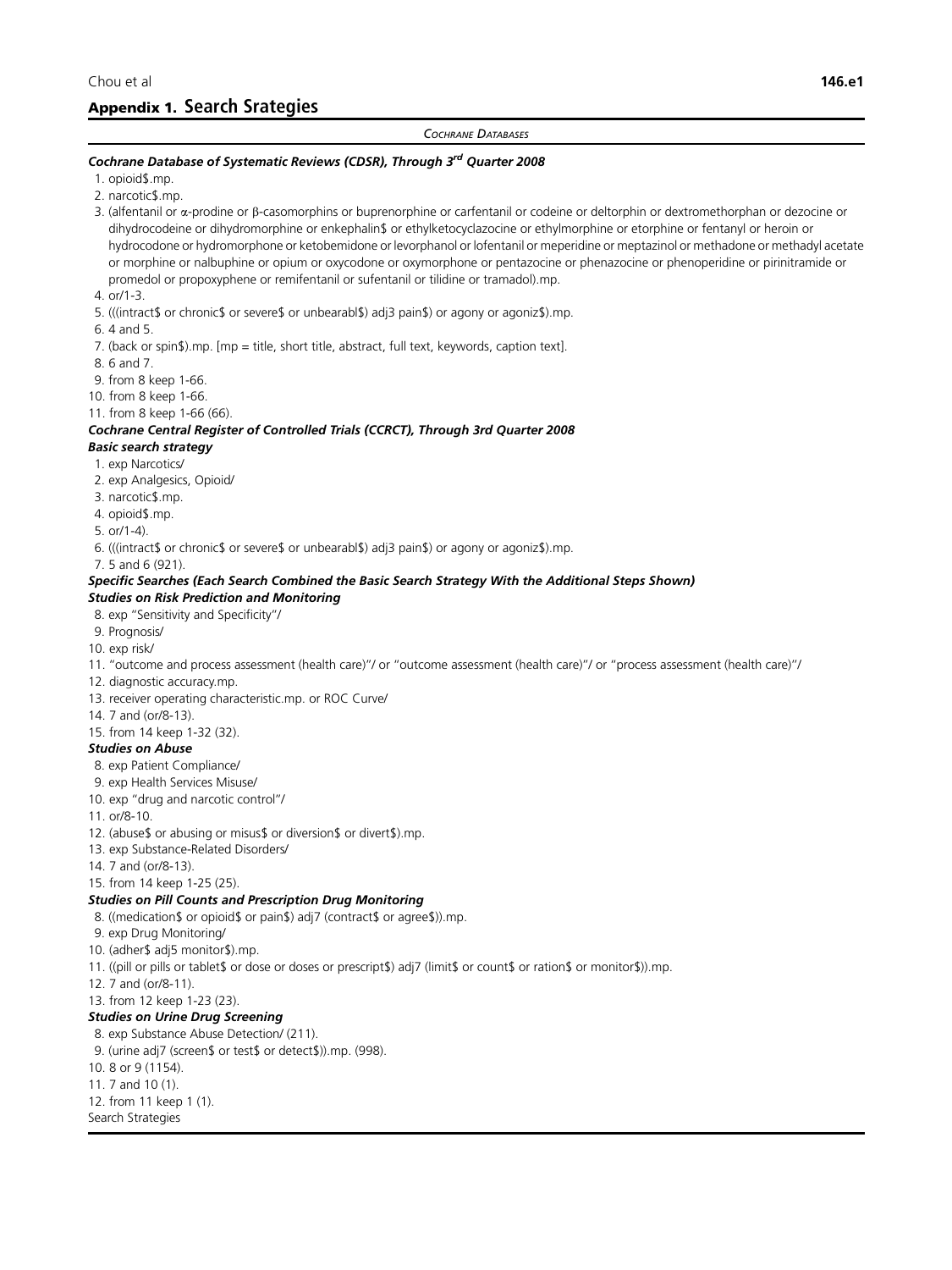#### Appendix 1. Continued

COCHRANE DATABASES

#### Ovid MEDLINE

Ovid MEDLINE, 1950 to July Week 3 2008 (Includes Systematic Reviews and Primary Studies) Basic Search Strategy 1. exp Narcotics/ 2. exp Analgesics, Opioid/ 3. narcotic\$.mp. 4. opioid\$.mp. 5. or/1-4. 6. (((intract\$ or chronic\$ or severe\$ or unbearabl\$) adj3 pain\$) or agony or agoniz\$).mp. 7. 5 and 6 (5532). Specific Searches (Each Search Combined the Basic Search Strategy With the Additional Steps Shown) Studies on Risk Prediction and Monitoring 8. exp ''Sensitivity and Specificity''/ 9. Prognosis/ 10. exp risk/ 11. ''outcome and process assessment (health care)''/ or ''outcome assessment (health care)''/ or ''process assessment (health care)''/ 12. diagnostic accuracy.mp. 13. receiver operating characteristic.mp. or ROC Curve/ 14. 7 and (or/8-13). 15. from 14 keep 1-298 (298). Studies on Abuse 8. exp Patient Compliance/ 9. exp Health Services Misuse/ 10. exp ''drug and narcotic control''/ 11. or/8-10. 12. 7 and 11. 13. (abuse\$ or abusing or misus\$ or diversion\$ or divert\$).mp. 14. 7 and 13. 15. exp Substance-Related Disorders/ 16. 7 and 15. 17. 12 or 14 or 16. 18. from 17 keep 1-696 (696). Studies on Risk Prediction and Monitoring 8. exp ''Sensitivity and Specificity''/ 9. Prognosis/ 10. exp risk/ 11. ''outcome and process assessment (health care)''/ or ''outcome assessment (health care)''/ or ''process assessment (health care)''/ 12. diagnostic accuracy.mp. 13. receiver operating characteristic.mp. or ROC Curve/ 14. 7 and (or/8-13). 15. from 14 keep 1-298 (298). Studies on Abuse 8. exp Patient Compliance/ 9. exp Health Services Misuse/ 10. exp ''drug and narcotic control''/ 11. or/8-10. 12. 7 and 11. 13. (abuse\$ or abusing or misus\$ or diversion\$ or divert\$).mp. 14. 7 and 13. 15. exp Substance-Related Disorders/ 16. 7 and 15. 17. 12 or 14 or 16. 18. from 17 keep 1-696 (696).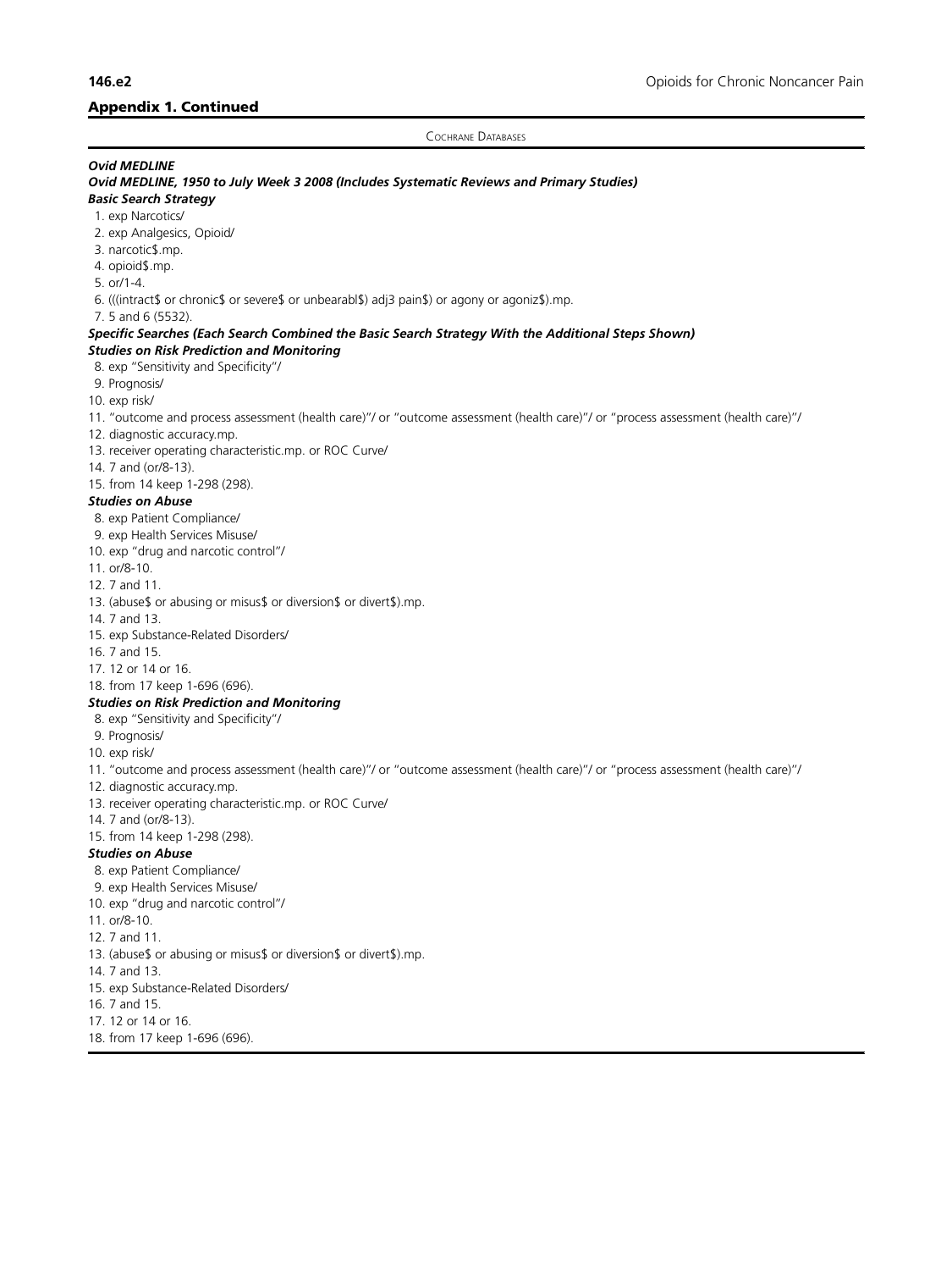## Appendix 2. Criteria for Grading Quality of Studies Reporting Diagnostic Accuracy of Risk Stratification and Monitoring Instruments

- 1. Does the study evaluate diagnostic test performance in a population other than the one used to derive the instrument?
- 2. Does the study evaluate a consecutive clinical series of patients or a random subset?
- 3. Does the study adequately describe symptom severity, underlying condition, and duration and doses of opioids (if prescribed)?
- 4. Does the study adequately describe the instrument evaluated?
- 5. Does the study include appropriate criteria in the instrument (must include prior history of addiction or substance abuse and at least one other psychosocial item)?
- 6. Does the study adequately describe the method used to identify aberrant drug-related behaviors?
- 7. Does the study use appropriate criterion to identify aberrant drug-related behaviors (uses either a validated questionnaire or urine drug screen plus other corroborating data [such as a questionnaire, prescription drug monitoring program, pill counts, family interview, etc]).
- 8. Does the study evaluate outcomes or the reference standard in all patients enrolled (up to 10% loss considered acceptable)?
- 9. Does the study evaluate outcomes blinded results of the screening instrument?

References: Harris et al,<sup>[25](#page-14-0)</sup> Lijmer et al,<sup>[36](#page-14-0)</sup> Whiting et al<sup>[67](#page-15-0)</sup> and McGinn et al.<sup>[45](#page-15-0)</sup>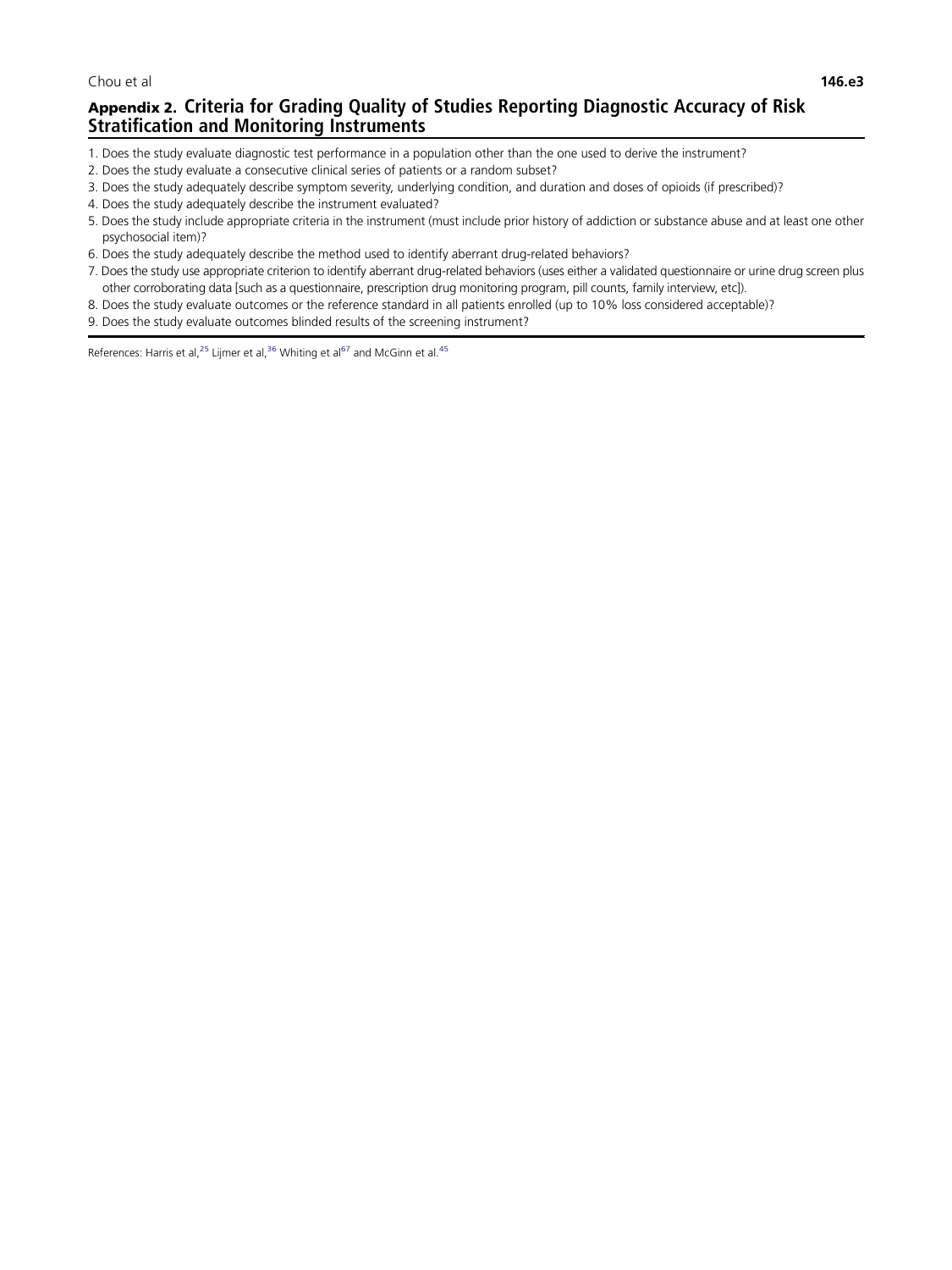## Appendix 3. Criteria for Grading the Overall Strength of a Body of Evidence

| GRADE | <b>DEFINITION</b>                                                                                                                                                                                                                                                                                                                                                                                                                                                                                                                                |
|-------|--------------------------------------------------------------------------------------------------------------------------------------------------------------------------------------------------------------------------------------------------------------------------------------------------------------------------------------------------------------------------------------------------------------------------------------------------------------------------------------------------------------------------------------------------|
| Good  | Evidence includes consistent results from well-designed, well-conducted studies in representative populations<br>that directly assess effects on health outcomes (at least 2 consistent, higher-quality trials).                                                                                                                                                                                                                                                                                                                                 |
| Fair  | Evidence is sufficient to determine effects on health outcomes, but the strength of the evidence is limited by the<br>number, quality, size, or consistency of included studies; generalizability to routine practice; or indirect nature<br>of the evidence on health outcomes (at least 1 higher-quality trial of sufficient sample size; 2 or more higher-<br>quality trials with some inconsistency; at least 2 consistent, lower-quality trials, or multiple consistent<br>observational studies with no significant methodological flaws). |
| Poor  | Evidence is insufficient to assess effects on health outcomes because of limited number or power of studies, large<br>and unexplained inconsistency between higher-quality trials, important flaws in trial design or conduct, gaps<br>in the chain of evidence, or lack of information on important health outcomes.                                                                                                                                                                                                                            |

Adapted from methods developed by the US Preventive Services Task Force.<sup>25</sup>